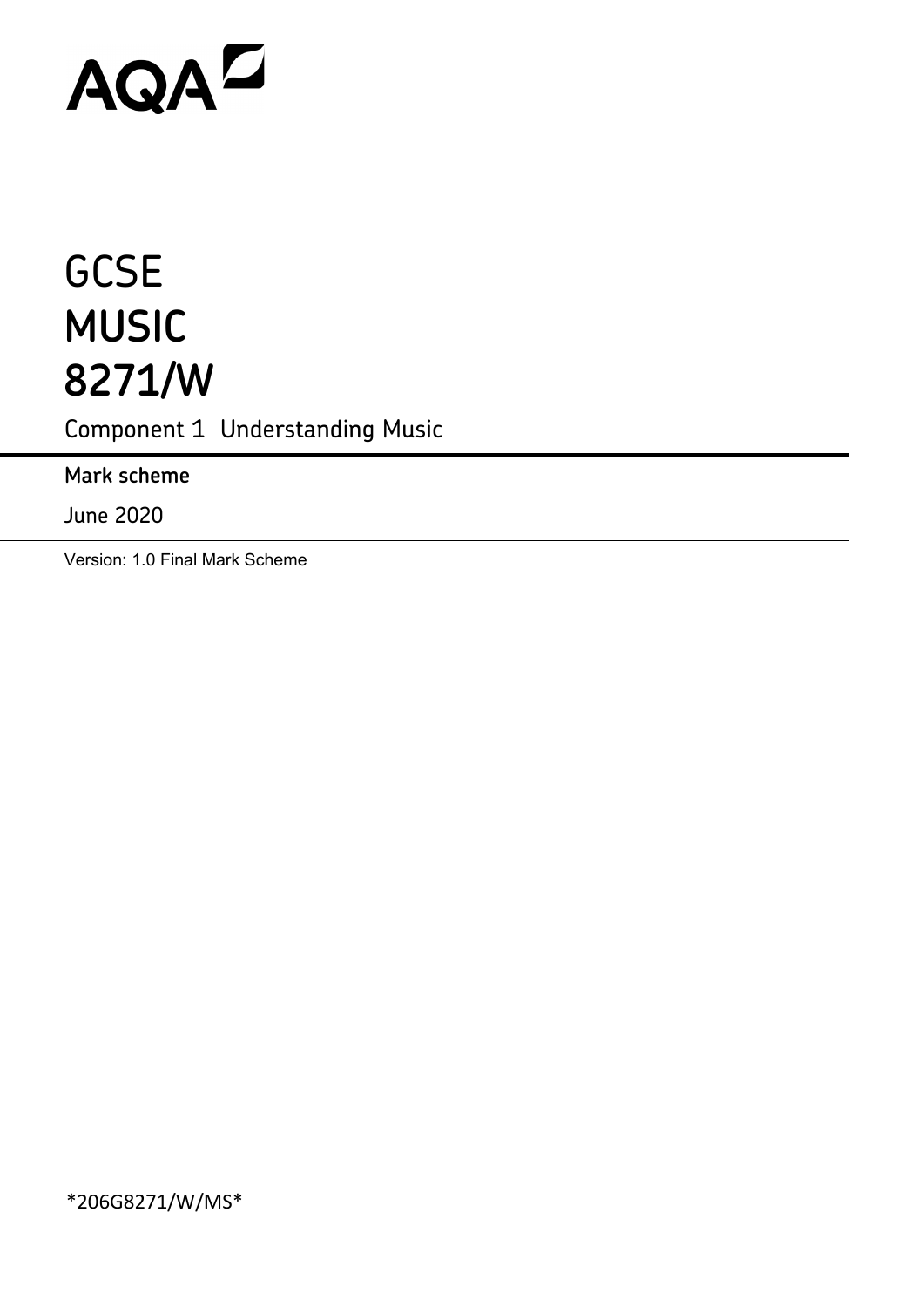Mark schemes are prepared by the Lead Assessment Writer and considered, together with the relevant questions, by a panel of subject teachers. This mark scheme includes any amendments made at the standardisation events which all associates participate in and is the scheme which was used by them in this examination. The standardisation process ensures that the mark scheme covers the students' responses to questions and that every associate understands and applies it in the same correct way. As preparation for standardisation each associate analyses a number of students' scripts. Alternative answers not already covered by the mark scheme are discussed and legislated for. If, after the standardisation process, associates encounter unusual answers which have not been raised they are required to refer these to the Lead Examiner.

It must be stressed that a mark scheme is a working document, in many cases further developed and expanded on the basis of students' reactions to a particular paper. Assumptions about future mark schemes on the basis of one year's document should be avoided; whilst the guiding principles of assessment remain constant, details will change, depending on the content of a particular examination paper.

Further copies of this mark scheme are available from aqa.org.uk

#### **Copyright information**

AQA retains the copyright on all its publications. However, registered schools/colleges for AQA are permitted to copy material from this booklet for their own internal use, with the following important exception: AQA cannot give permission to schools/colleges to photocopy any material that is acknowledged to a third party even for internal use within the centre.

Copyright © 2020 AQA and its licensors. All rights reserved.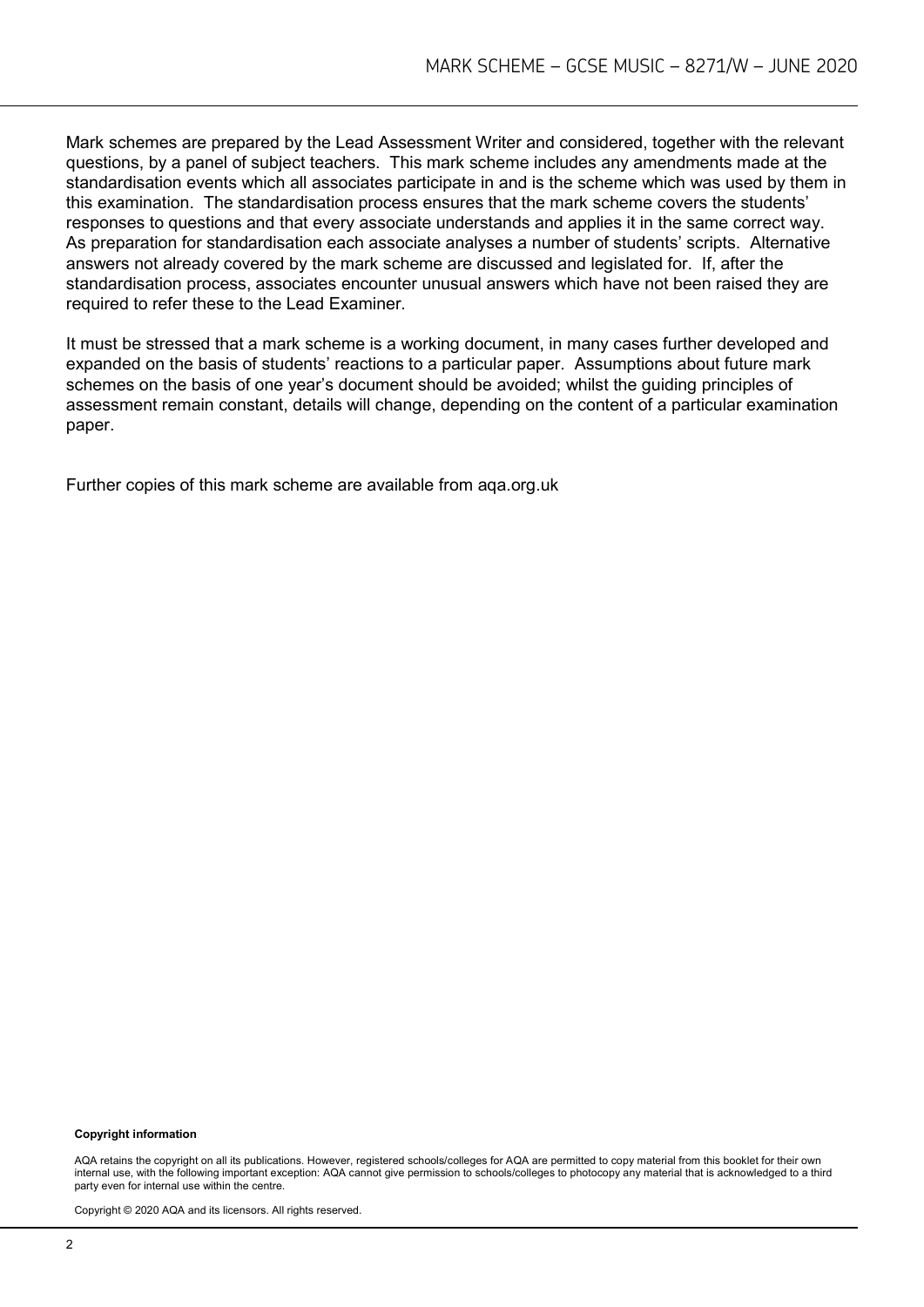## Level of response marking instructions

Level of response mark schemes are broken down into levels, each of which has a descriptor. The descriptor for the level shows the average performance for the level. There are marks in each level.

Before you apply the mark scheme to a student's answer read through the answer and annotate it (as instructed) to show the qualities that are being looked for. You can then apply the mark scheme.

## Step 1 Determine a level

Start at the lowest level of the mark scheme and use it as a ladder to see whether the answer meets the descriptor for that level. The descriptor for the level indicates the different qualities that might be seen in the student's answer for that level. If it meets the lowest level then go to the next one and decide if it meets this level, and so on, until you have a match between the level descriptor and the answer. With practice and familiarity you will find that for better answers you will be able to quickly skip through the lower levels of the mark scheme.

When assigning a level you should look at the overall quality of the answer and not look to pick holes in small and specific parts of the answer where the student has not performed quite as well as the rest. If the answer covers different aspects of different levels of the mark scheme you should use a best fit approach for defining the level and then use the variability of the response to help decide the mark within the level, ie if the response is predominantly level 3 with a small amount of level 4 material it would be placed in level 3 but be awarded a mark near the top of the level because of the level 4 content.

## Step 2 Determine a mark

Once you have assigned a level you need to decide on the mark. The descriptors on how to allocate marks can help with this. The exemplar materials used during standardisation will help. There will be an answer in the standardising materials which will correspond with each level of the mark scheme. This answer will have been awarded a mark by the Lead Examiner. You can compare the student's answer with the example to determine if it is the same standard, better or worse than the example. You can then use this to allocate a mark for the answer based on the Lead Examiner's mark on the example.

You may well need to read back through the answer as you apply the mark scheme to clarify points and assure yourself that the level and the mark are appropriate.

Indicative content in the mark scheme is provided as a guide for examiners. It is not intended to be exhaustive and you must credit other valid points. Students do not have to cover all of the points mentioned in the indicative content to reach the highest level of the mark scheme.

An answer which contains nothing of relevance to the question must be awarded no marks.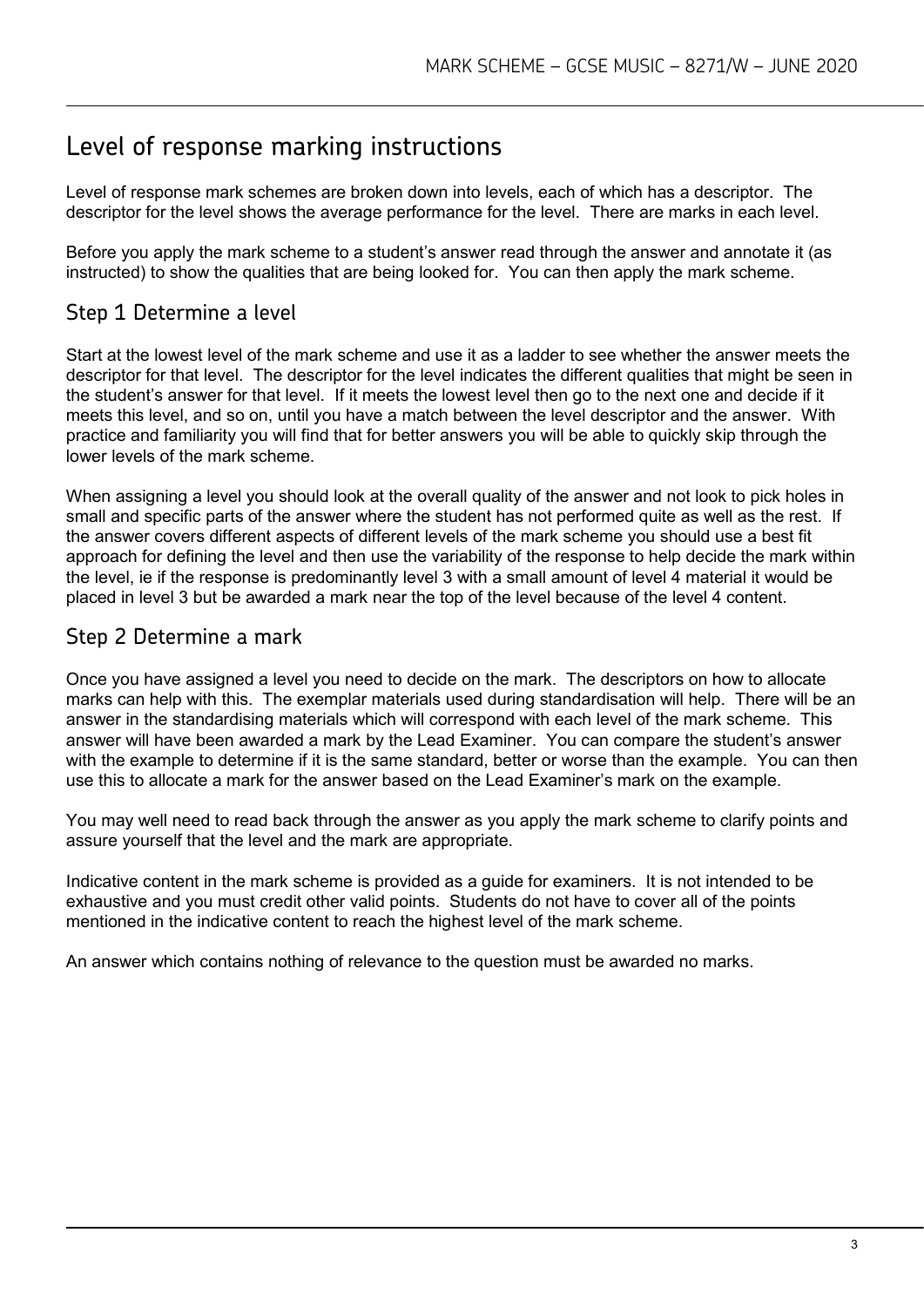## **Section A: Listening 60 minutes 68 marks**

## **Question 1 Area of study 3: Traditional Music**

Total for this question: **[9 marks]**

#### **Excerpt A**

Greatest Ever Reggae GTSTCD103-2 Pato Banton: *Baby Come Back* CD2 Track 3 0'00" - 0'45" incl. fade

| Question | <b>Marking guidance</b>                                                                                                                                                                                                                                                                                                                                             | <b>Total</b><br>marks |
|----------|---------------------------------------------------------------------------------------------------------------------------------------------------------------------------------------------------------------------------------------------------------------------------------------------------------------------------------------------------------------------|-----------------------|
| 01.1     | Name the brass instruments heard during the instrumental introduction.                                                                                                                                                                                                                                                                                              | 1                     |
|          | trumpets                                                                                                                                                                                                                                                                                                                                                            |                       |
| 01.2     | These are the lyrics after the instrumental introduction:                                                                                                                                                                                                                                                                                                           | 1                     |
|          | 1.<br>Come back,<br>2.<br>Baby, come back<br>3.<br>Come back,<br>Baby, come back<br>4.<br>5.<br>This is the first time until today<br>6.<br>That you have run away<br>I'm asking you for the first time today,<br>7.<br>8.<br>Love me enough to stay<br>Which of the following best matches the form of the melody in lines 5-8?<br>AA <sup>1</sup> AA <sup>1</sup> |                       |
|          |                                                                                                                                                                                                                                                                                                                                                                     |                       |
| 01.3     | On which beat or beats of the bar are the chords played during this<br>excerpt?                                                                                                                                                                                                                                                                                     | 1                     |
|          | off-beat(s)/back beats/second quaver/beat 2/beats 2 and 4 (allow just 4)                                                                                                                                                                                                                                                                                            |                       |
| 01.4     | This song is based mainly on three different chords.                                                                                                                                                                                                                                                                                                                | 1                     |
|          | The first chord heard is G major (dominant).                                                                                                                                                                                                                                                                                                                        |                       |
|          | Name one other chord used.                                                                                                                                                                                                                                                                                                                                          |                       |
|          | Any one of:                                                                                                                                                                                                                                                                                                                                                         |                       |
|          | C (major)/tonic<br>G7/dominant seventh<br>G/F<br>Allow F (major)/subdominant                                                                                                                                                                                                                                                                                        |                       |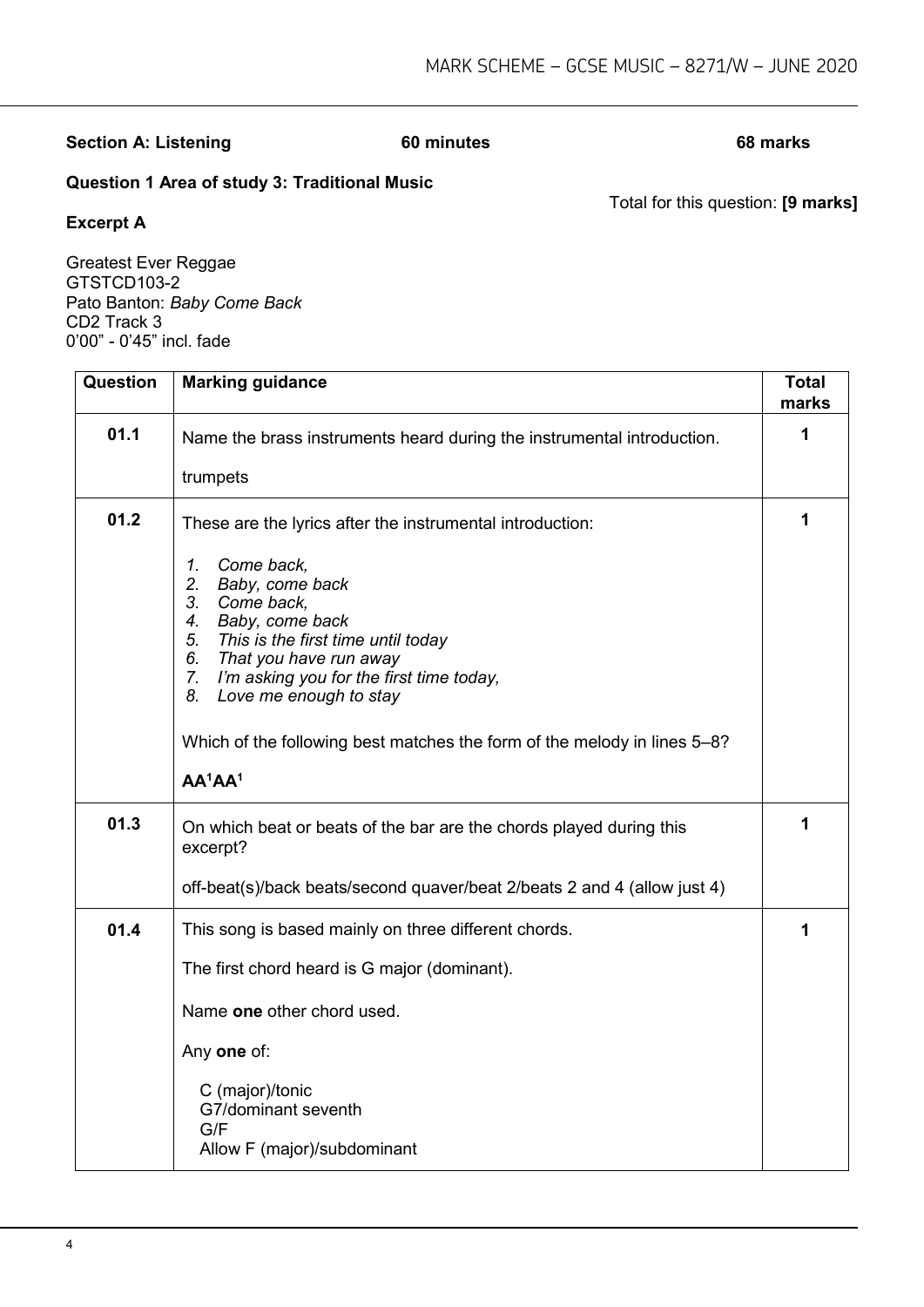## **Excerpt B**

Catriona McKay: *Starfish* glimcd02 Catriona McKay: *Swan LK243* Track 4 1'24" - 2'10"

| Question | <b>Marking guidance</b>                                                                                                                                                                                                                | <b>Total</b><br>marks |
|----------|----------------------------------------------------------------------------------------------------------------------------------------------------------------------------------------------------------------------------------------|-----------------------|
| 01.5     | Name the instrument playing the melody at the beginning of this excerpt.                                                                                                                                                               | 1                     |
|          | harp                                                                                                                                                                                                                                   |                       |
| 01.6     | What is the time signature of this excerpt from the entry of the violin?                                                                                                                                                               | 1                     |
|          | 3/4                                                                                                                                                                                                                                    |                       |
| 01.7     | Identify three features of melody, harmony and/or structure used in this<br>excerpt typical of contemporary folk music of the British Isles.                                                                                           | 3                     |
|          | Any three of:                                                                                                                                                                                                                          |                       |
|          | <b>Melody</b>                                                                                                                                                                                                                          |                       |
|          | Repetitive (not 'ostinato')<br>singable<br>memorable<br>ornamentation/grace notes/acciaccaturas<br>mostly disjunct (movement)<br>(some) conjunct/stepwise (movement)<br>irregular phrase lengths                                       |                       |
|          | <b>Harmony</b>                                                                                                                                                                                                                         |                       |
|          | (mostly) major/minor chords<br>(some use of) seventh chords<br>allow (some use of) ninth chords<br>mostly consonant<br>(some use of) slight dissonance                                                                                 |                       |
|          | <b>Structure</b>                                                                                                                                                                                                                       |                       |
|          | first section repeats<br>8-bar sections                                                                                                                                                                                                |                       |
|          | Any other valid point under any of these headings<br>Ensure there is no repetition of points across different elements<br>Ensure that responses refer only to the 3 given elements<br>Give credit for accurate notation where relevant |                       |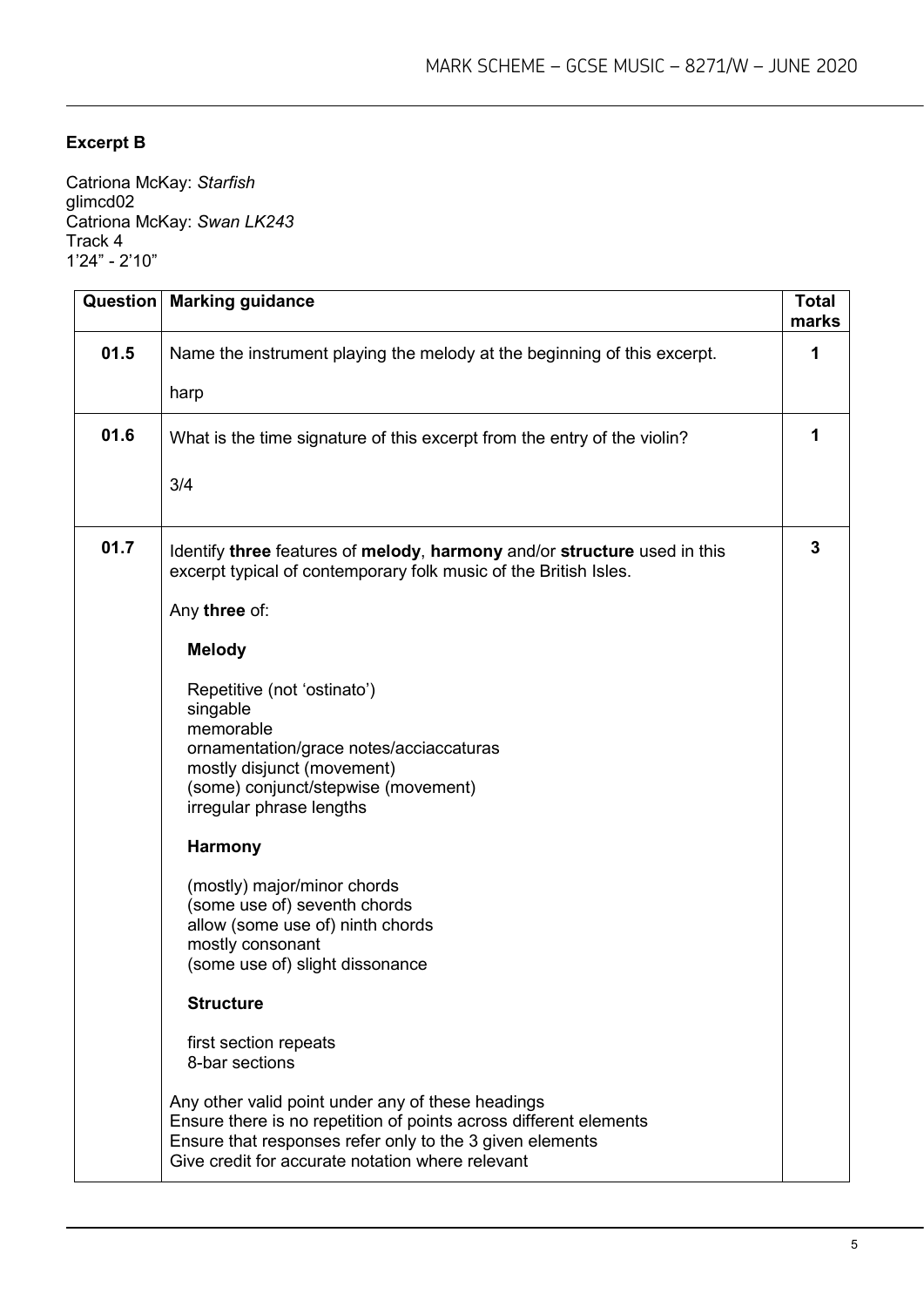## **Question 2 Area of study 4: Western Classical Tradition since 1910**

Total for this question: **[9 marks]**

## **Excerpt A**

Peter Maxwell Davies: *A Celebration of Scotland* DKP(CD)9070 Peter Maxwell Davies: *Lullaby for Lucy* Track 14 4'02" - 4'36"

| Question | <b>Marking guidance</b>                                                                                                                    | <b>Total</b><br>marks |
|----------|--------------------------------------------------------------------------------------------------------------------------------------------|-----------------------|
| 02.1     | Which type of choir is singing this excerpt?                                                                                               | 1                     |
|          | mixed voice choir                                                                                                                          |                       |
| 02.2     | Describe the texture of this excerpt.                                                                                                      | 1                     |
|          | homophonic/harmonic/chordal                                                                                                                |                       |
| 02.3     | Which of the following best describes the harmony of this excerpt?                                                                         | 1                     |
|          | C - Starts dissonant and ends consonant                                                                                                    |                       |
| 02.4     | This piece of music was written in the style of a lullaby, sung to help young<br>children sleep.                                           | 3                     |
|          | Identify three features of rhythm, dynamics and/or melody used in this<br>excerpt typical of this context within British music since 1910. |                       |
|          | Any three of:                                                                                                                              |                       |
|          | Rhythm                                                                                                                                     |                       |
|          | regular<br>repetitive<br>(uses mostly) minims and crotchets<br>simple rhythms<br>rocking rhythm<br>3/4                                     |                       |
|          | <b>Dynamics</b>                                                                                                                            |                       |
|          | (mostly) fairly quiet/quiet/mp/p/mezzo piano/piano<br>fades at the end/dim/diminuendo/decrescendo<br>(slight) crescendo                    |                       |
|          | <b>Melody</b>                                                                                                                              |                       |
|          | repetitive<br>moves (mostly) by step                                                                                                       |                       |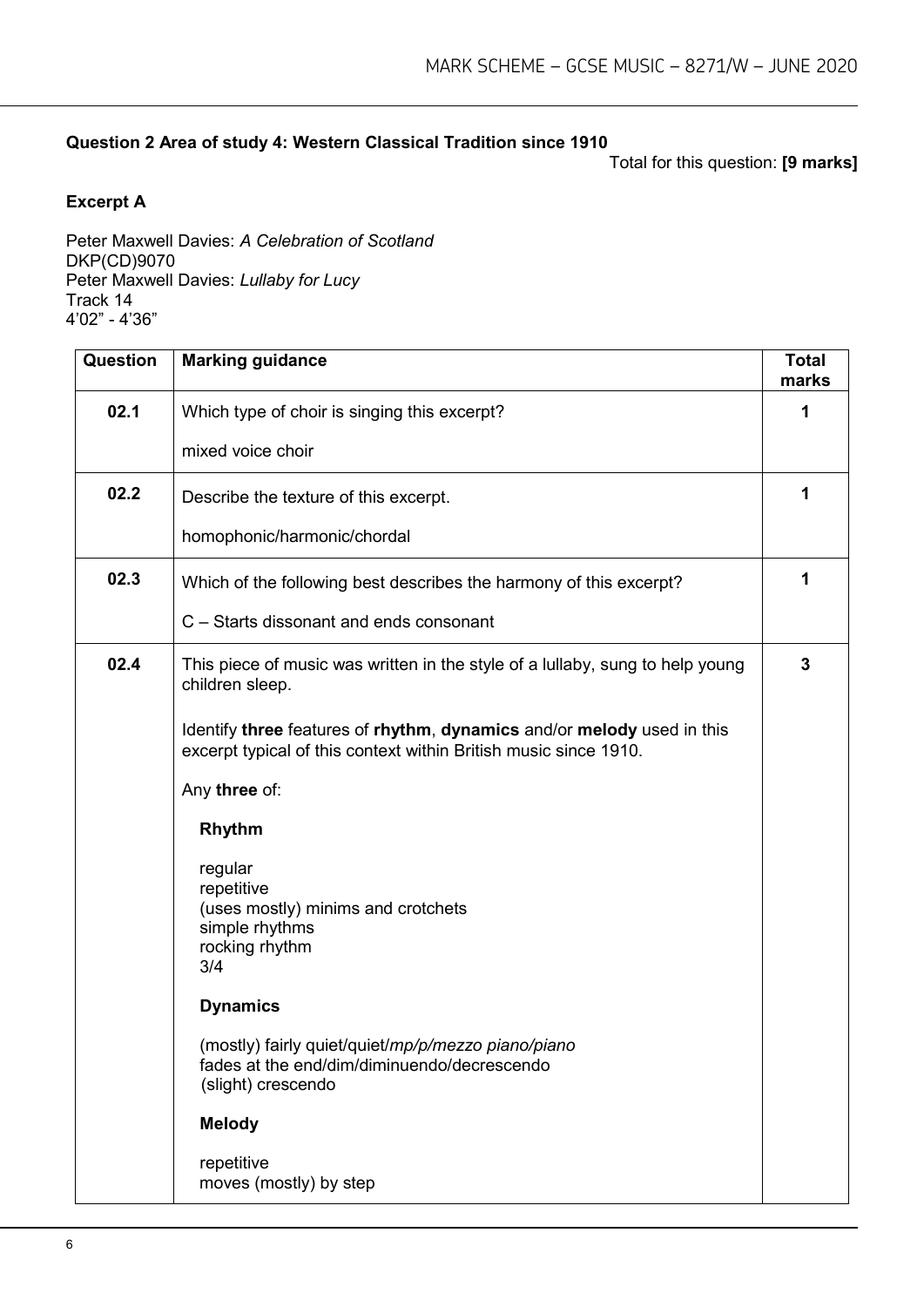| balancing rise and fall<br>Any other valid point under any of these headings<br>Ensure there is no repetition of points across different elements<br>Ensure that responses refer only to the 3 given elements<br>Give credit for accurate notation where relevant |  |
|-------------------------------------------------------------------------------------------------------------------------------------------------------------------------------------------------------------------------------------------------------------------|--|

## **Excerpt B**

John Adams: *Shaker Loops* Naxos 8.559031 John Adams: *Shaker Loops* - *III Loops and verses* Track 6 3'29" (fade in) - 4'20" (incl. fade out)

| <b>Question</b> | <b>Marking guidance</b>                                                | <b>Total</b><br>marks |
|-----------------|------------------------------------------------------------------------|-----------------------|
| 02.5            | Name the family of instruments playing this excerpt.                   | 1                     |
|                 | strings                                                                |                       |
| 02.6            | Describe the tempo/speed of this excerpt.                              |                       |
|                 | Allegro/fast/quick (allow Vivace)                                      |                       |
| 02.7            | Which of the following best describes the <b>accompanying</b> rhythms? |                       |
|                 | semiquavers                                                            |                       |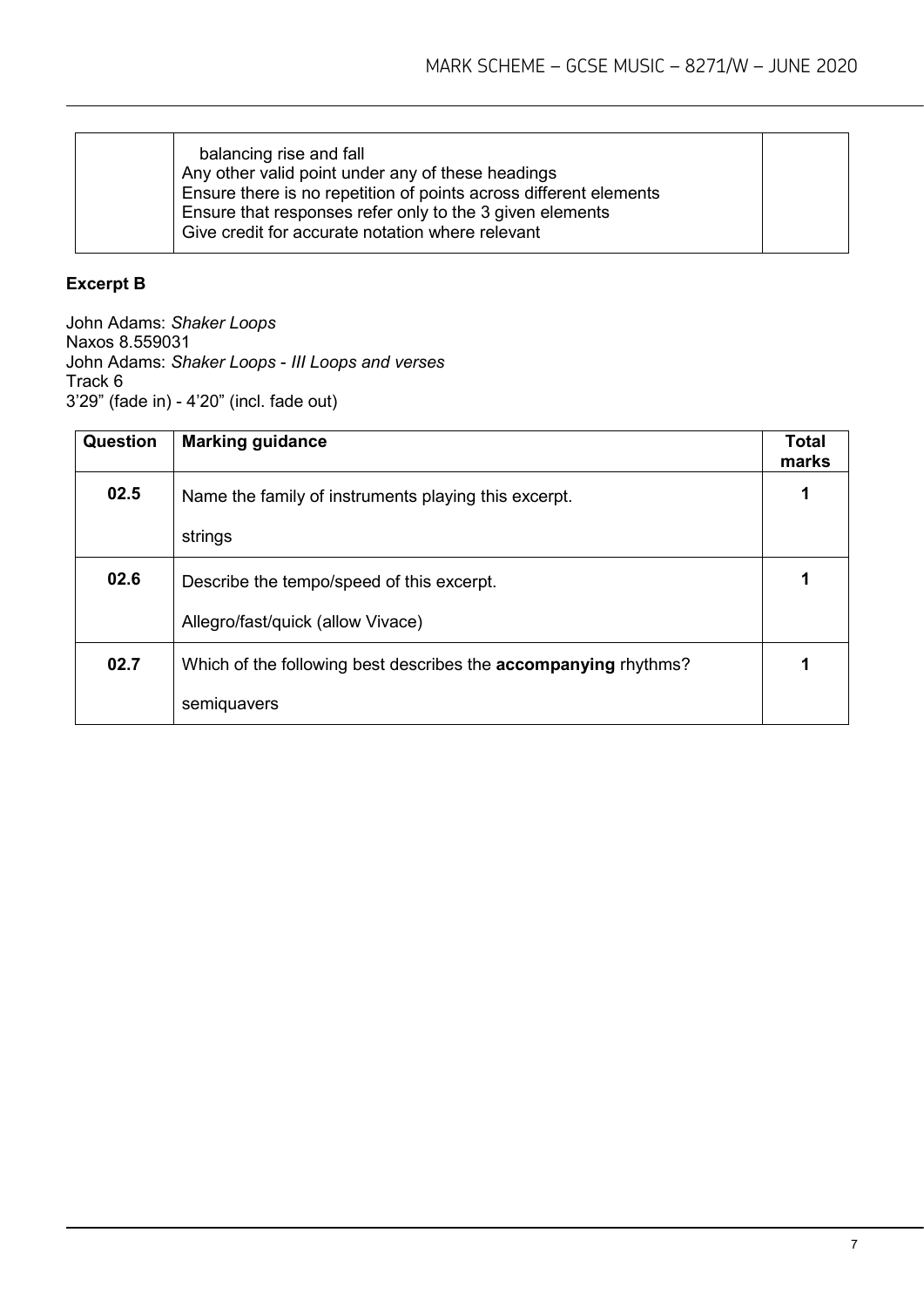## **Question 3 Area of study 1: Western Classical Tradition 1650–1910**

Total for this question: **[9 marks]**

## **Excerpt A**

Haydn: Symphonies Nos. 44 & 100 Symphony No. 44 (II) *Menuetto* BBCMM407 Track 6 0'00" – 0'20"

| Question | <b>Marking guidance</b>                                                               | <b>Total</b><br>marks |
|----------|---------------------------------------------------------------------------------------|-----------------------|
| 03.1     | On the score, fill in the missing notes in <b>bars 3–4</b> using the given rhythm.    | 4                     |
|          |                                                                                       |                       |
|          | 1 mark for each correct pitch<br>1 mark for correct shape regardless of starting note |                       |

## **Excerpt B**

Handel: *Messiah* Naxos 8.570131-32 Handel: *The Trumpet Shall Sound* CD2 Track 25 0'00" - 0'39"

| Question | <b>Marking guidance</b>                                                                                                                | <b>Total</b><br>marks |
|----------|----------------------------------------------------------------------------------------------------------------------------------------|-----------------------|
| 03.2     | Identify five features of melody, harmony, rhythm, texture and/or use of<br>instruments used in this excerpt typical of Baroque music. | 5                     |
|          | Any five of:                                                                                                                           |                       |
|          | <b>Melody</b>                                                                                                                          |                       |
|          | movement through step/scalic<br>triadic movement<br>sequence<br>ornamentation/trills                                                   |                       |
|          | <b>Harmony</b>                                                                                                                         |                       |
|          | primary chords<br>some inversions<br>imperfect cadence(s)<br>perfect cadence(s)<br>inverted pedal                                      |                       |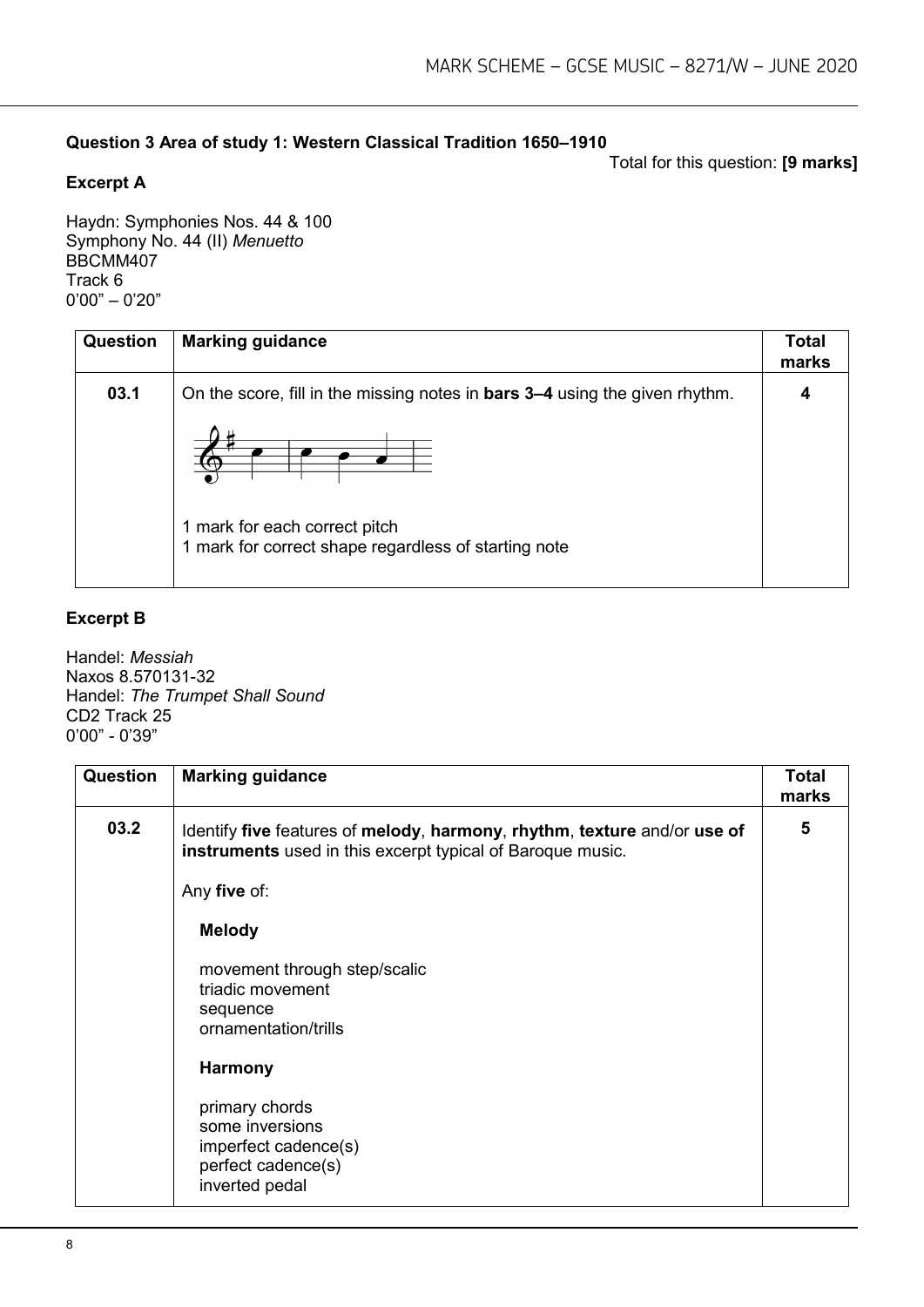| <b>Rhythm</b>                                                                                                                                                                                                                          |  |
|----------------------------------------------------------------------------------------------------------------------------------------------------------------------------------------------------------------------------------------|--|
| dotted rhythms<br>quaver phrases<br>hemiola (towards the end)                                                                                                                                                                          |  |
| <b>Texture</b>                                                                                                                                                                                                                         |  |
| homophonic<br>melody and accompaniment<br>(some) antiphonal exchanges (trumpet/strings)<br>imitation (between melody and bass (at times)<br>use of contrary motion                                                                     |  |
| <b>Use of instruments</b>                                                                                                                                                                                                              |  |
| trumpet plays melody<br>strings accompany (at first)                                                                                                                                                                                   |  |
| Any other valid point under any of these headings<br>Ensure there is no repetition of points across different elements<br>Ensure that responses refer only to the 5 given elements<br>Give credit for accurate notation where relevant |  |

## **Question 4 Area of study 2: Popular Music**

Total for this question: **[9 marks]**

The Who: *The Who Hits 50!* Polydor 3794048 The Who: *My Generation* Track 4 0'00" - 0'35

| Question | <b>Marking guidance</b>                                                                                                                                                                                     | Total<br>marks |
|----------|-------------------------------------------------------------------------------------------------------------------------------------------------------------------------------------------------------------|----------------|
| 04.1     | Complete the following rhythm, sung to "Talkin' 'bout my gen-er-a-tion".                                                                                                                                    | 4              |
|          | (N.B. the curved line below the last two notes is a slur.)                                                                                                                                                  |                |
|          | $\begin{array}{ccc} \begin{array}{ccc} \ \ \end{array} & \begin{array}{ccc} \ \ \end{array} & \begin{array}{ccc} \ \ \end{array} & \begin{array}{ccc} \ \ \end{array} & \begin{array}{ccc} \ \ \end{array}$ |                |
|          | 1 mark for each correct rhythm                                                                                                                                                                              |                |
| 04.2     | Identify five features of melody, harmony, tempo, texture and/or<br>instrumentation used in this excerpt typical of Rock music of the 1960s<br>and 1970s.                                                   | 5              |
|          | Any five of:                                                                                                                                                                                                |                |
|          | <b>Melody</b>                                                                                                                                                                                               |                |
|          |                                                                                                                                                                                                             |                |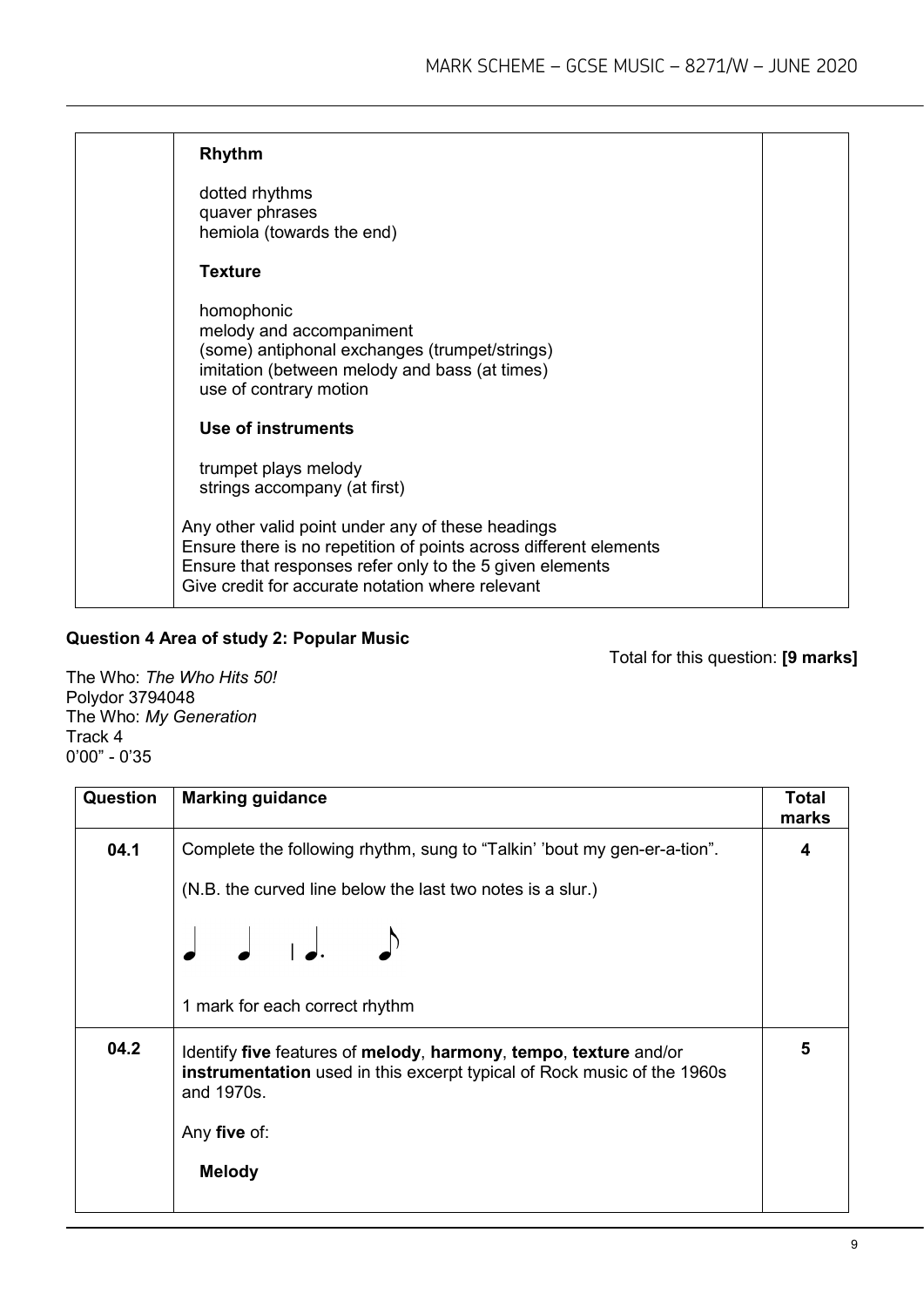| short phrases<br>repetitive melodic ideas<br>'hook'<br>relatively narrow melodic range<br>(mostly) syllabic setting/melody<br>balanced/periodic/2 bar phrasing<br>conjunct'scalic/stepwise                                             |  |
|----------------------------------------------------------------------------------------------------------------------------------------------------------------------------------------------------------------------------------------|--|
| <b>Harmony</b>                                                                                                                                                                                                                         |  |
| (use of) open fifth/power chords<br>(use of) flattened seventh<br>(mostly) major chords<br>dominant seventh (sound)<br>pedal                                                                                                           |  |
| <b>Tempo</b>                                                                                                                                                                                                                           |  |
| Fast/very fast/rock beat/Allegro/Presto/Vivace<br>Allow bpm 187-197                                                                                                                                                                    |  |
| <b>Texture</b>                                                                                                                                                                                                                         |  |
| (mostly) melody and accompaniment<br>Some homophony in the backing vocals                                                                                                                                                              |  |
| Instrumentation                                                                                                                                                                                                                        |  |
| typical 'rock band'/or specify (three guitars (lead, rhythm,<br>bass) and drum kit)<br>solo vocal<br>backing singers                                                                                                                   |  |
| Any other valid point under any of these headings<br>Ensure there is no repetition of points across different elements<br>Ensure that responses refer only to the 5 given elements<br>Give credit for accurate notation where relevant |  |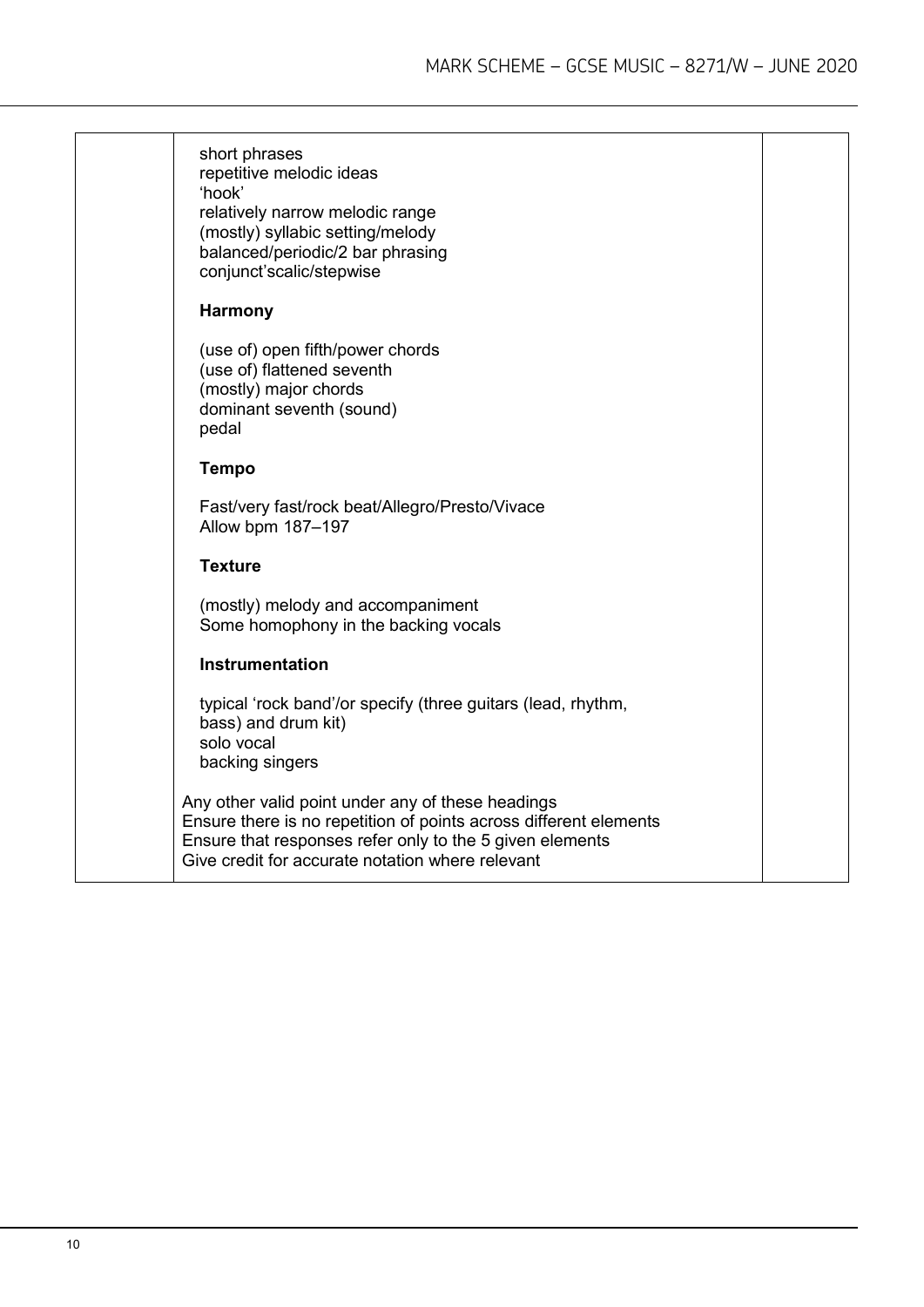## **Question 5 Area of study 3: Traditional Music**

## **Excerpt A**

Total for this question: **[8 marks]**

Big Bill Broonzy: *The Anthology* NOTCD401 Big Bill Broonzy: *Key to the Highway* Track 2 0'00" - 0'47" incl. fade

| Question | <b>Marking guidance</b>                                                                                                                                                                                                                | <b>Total</b><br>marks |
|----------|----------------------------------------------------------------------------------------------------------------------------------------------------------------------------------------------------------------------------------------|-----------------------|
| 05.1     | Name the instrument playing the melody after the guitar introduction.                                                                                                                                                                  | 1                     |
|          | harmonica/mouth organ                                                                                                                                                                                                                  |                       |
| 05.2     | How many bars are there in this instrumental melody?                                                                                                                                                                                   | 1                     |
|          | 8                                                                                                                                                                                                                                      |                       |
| 05.3     | Which playing technique is used by the bass in this excerpt?                                                                                                                                                                           | 1                     |
|          | pizzicato/plucked (not picked)                                                                                                                                                                                                         |                       |
| 05.4     | Describe the speed/tempo of this excerpt.                                                                                                                                                                                              |                       |
|          | moderate speed/Moderato/steady/Andante/Allegretto                                                                                                                                                                                      |                       |
|          | Allow bpm 100-110                                                                                                                                                                                                                      |                       |
|          | Any other valid point under any of these headings<br>Ensure there is no repetition of points across different elements<br>Ensure that responses refer only to the 5 given elements<br>Give credit for accurate notation where relevant |                       |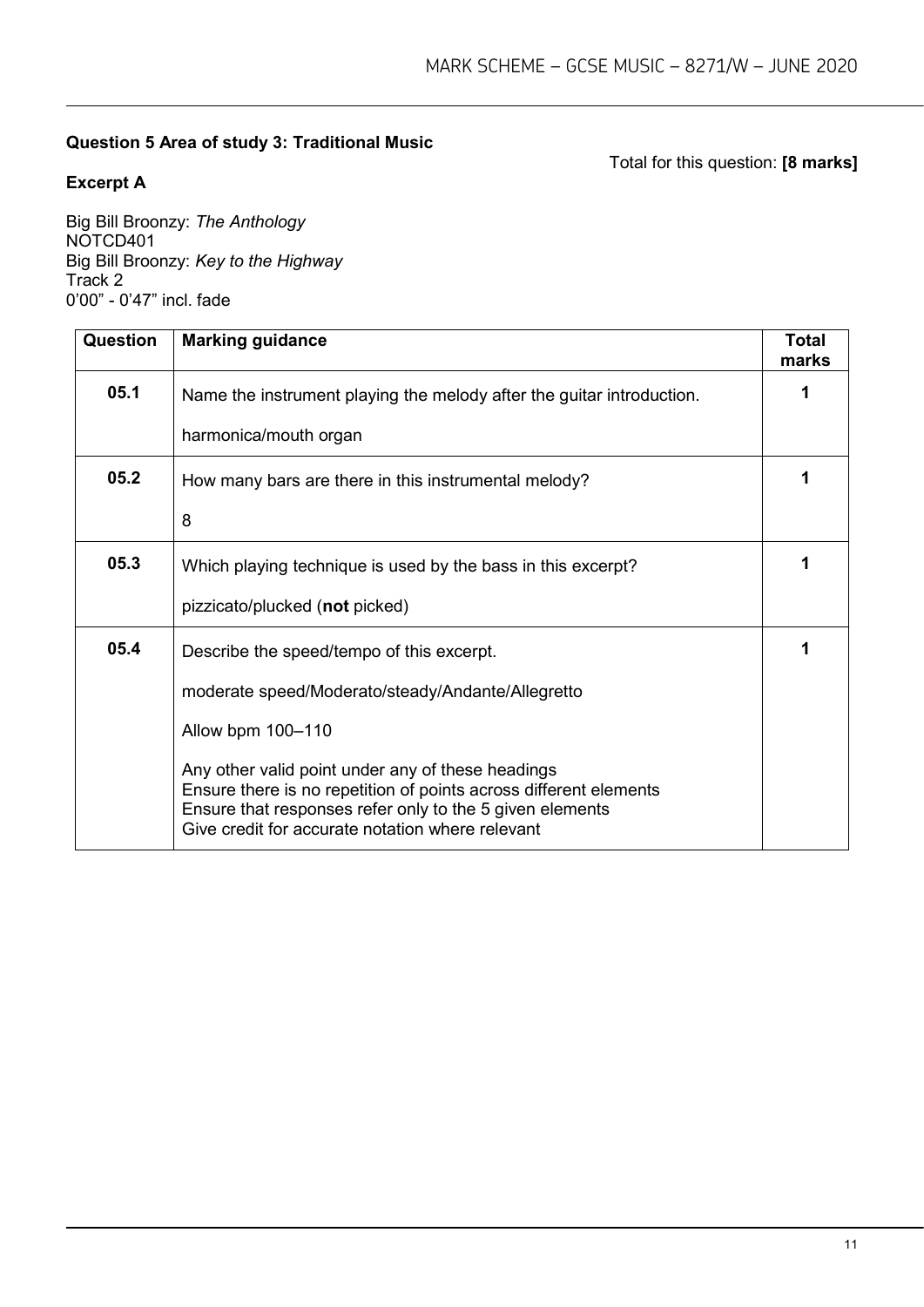## **Excerpt B**

The Essential Cuban Anthology NOT2CD301 Desi Arnaz: *Tico Tico* CD2 Track 20 0'54" - 1'42" incl. fade

| Question | <b>Marking guidance</b>                                                                                                                                                                                                                | <b>Total</b><br>marks |
|----------|----------------------------------------------------------------------------------------------------------------------------------------------------------------------------------------------------------------------------------------|-----------------------|
| 05.5     | Which of the following best matches the style of this music?                                                                                                                                                                           | 1                     |
|          | samba                                                                                                                                                                                                                                  |                       |
| 05.6     | Name the ornament which can be heard during the introduction.                                                                                                                                                                          | 1                     |
|          | trill                                                                                                                                                                                                                                  |                       |
| 05.7     | Identify two features of melody and/or instrumentation used in this<br>excerpt typical of Latin American music.                                                                                                                        | $\overline{2}$        |
|          | Any two of:                                                                                                                                                                                                                            |                       |
|          | <b>Melody</b>                                                                                                                                                                                                                          |                       |
|          | (mostly) short phrases<br>repetitive<br>memorable<br>catchy                                                                                                                                                                            |                       |
|          | Instrumentation                                                                                                                                                                                                                        |                       |
|          | large percussion section/Latin American percussion instruments<br>congas<br>maracas<br>saxophones<br>trumpets<br>bass<br>allow claves/surdo/ repinique/caixa                                                                           |                       |
|          | Any other valid point under any of these headings<br>Ensure there is no repetition of points across different elements<br>Ensure that responses refer only to the 3 given elements<br>Give credit for accurate notation where relevant |                       |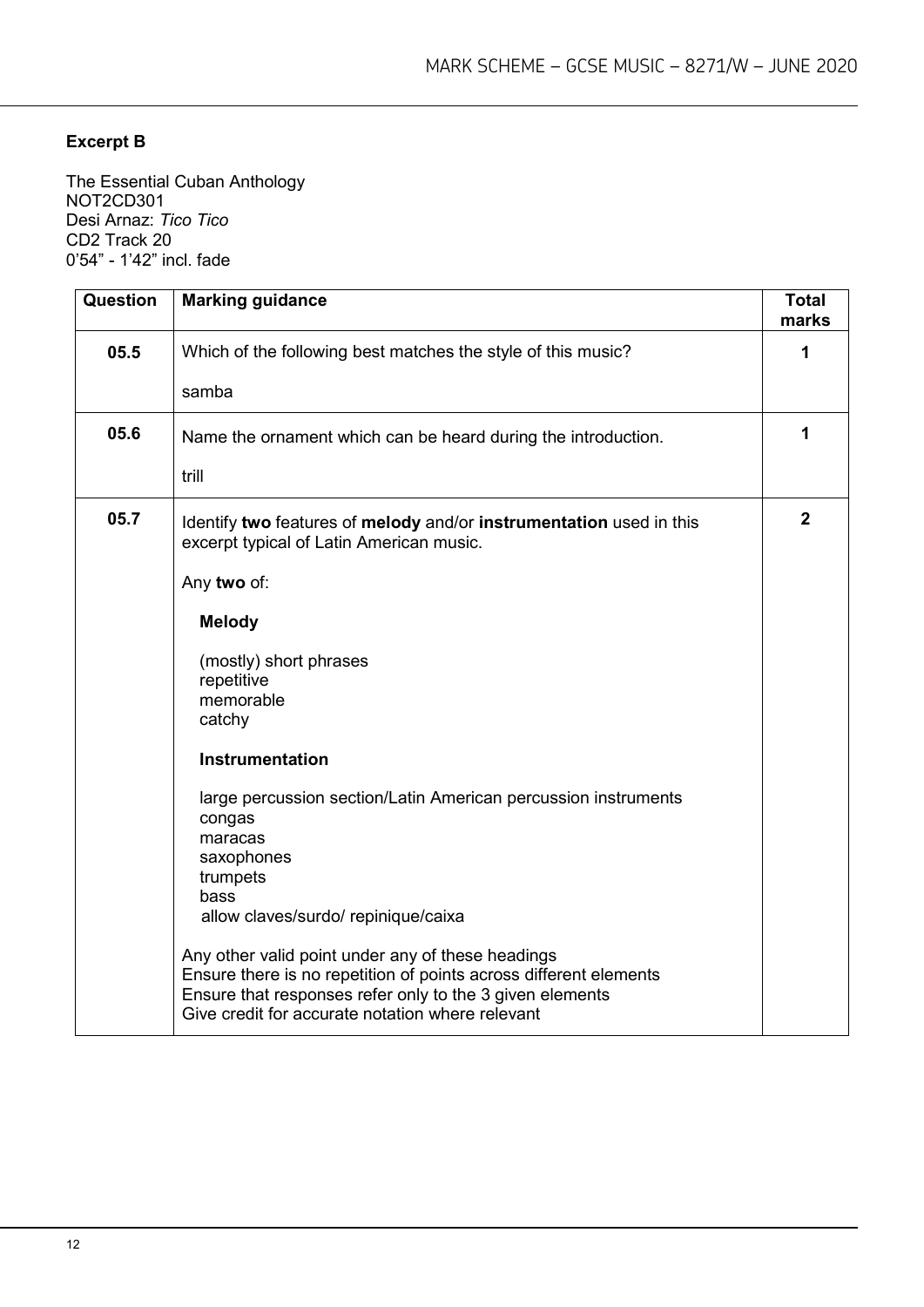## **Question 6 Area of study 4: Western Classical Tradition since 1910**

Total for this question: **[8 marks]**

## **Excerpt A**

Aaron Copland 1900–1990 Decca 448 261-2 Aaron Copland: *Four Dance Episodes* from *Rodeo* - *Buckaroo Holiday* Track 11 5'36" - 5'54" (incl. fade)

| Question | <b>Marking guidance</b>                                      | <b>Total</b><br>marks |
|----------|--------------------------------------------------------------|-----------------------|
| 06.1     | Which type of instrumental group is playing in this excerpt? | 1                     |
|          | orchestra                                                    |                       |
| 06.2     | Name two features of articulation used during this excerpt:  | $\mathbf 2$           |
|          | Any two of:                                                  |                       |
|          | staccato<br>accents                                          |                       |
|          | sfz/sforzando<br>tenuto                                      |                       |
|          |                                                              |                       |
| 06.3     | Describe the texture of this excerpt.                        | 1                     |
|          | canon(ic)/allow round                                        |                       |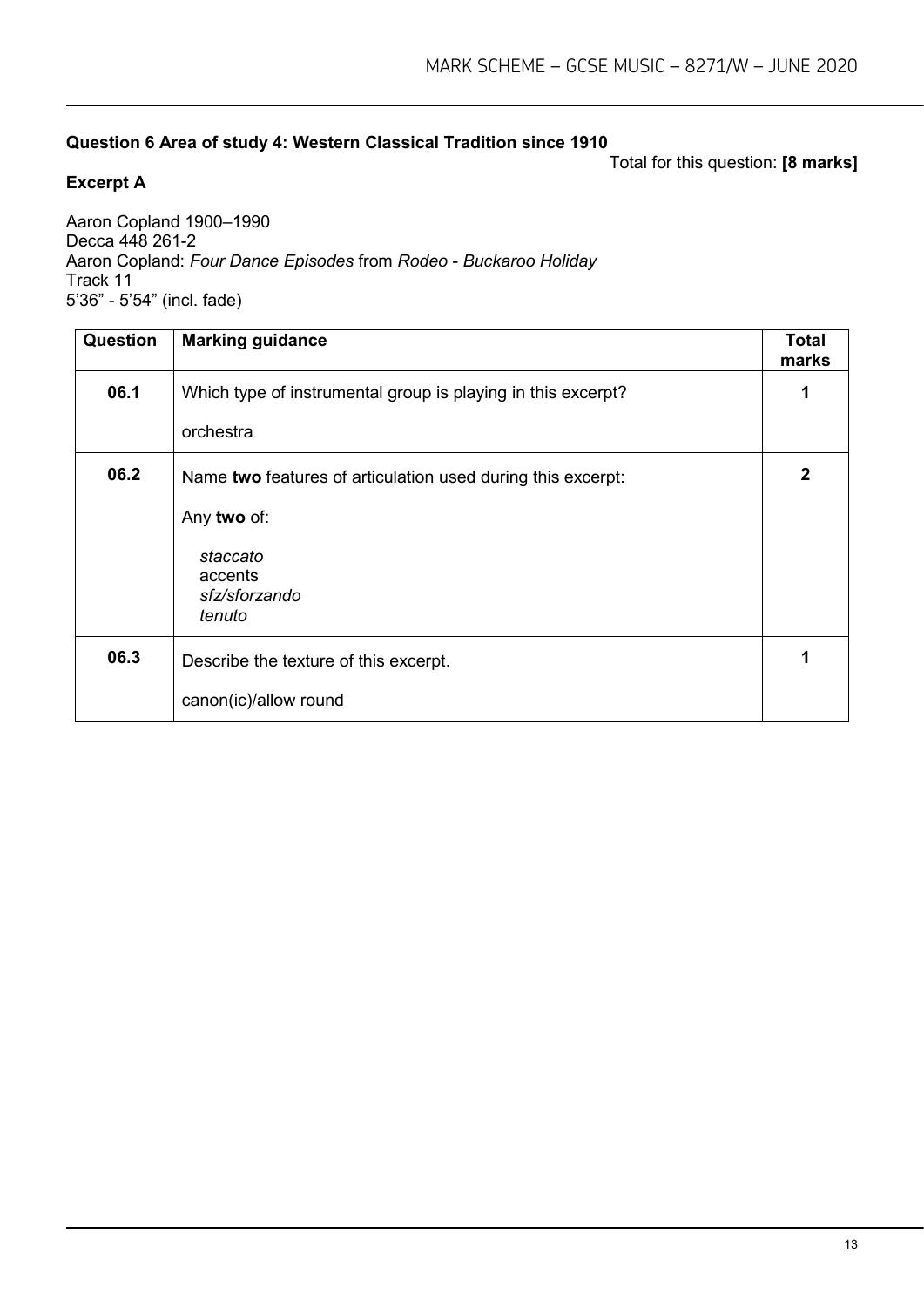## **Excerpt B**

Bartók: *Concerto for Orchestra* Classic Masterpieces Bartók: *Concerto for Orchestra* - *Intermezzo Interrotto* Track 10 1'49" - 2'34" (incl. fade)

| Question | <b>Marking guidance</b>                                                                                                                                                                                                                | <b>Total</b><br>marks |
|----------|----------------------------------------------------------------------------------------------------------------------------------------------------------------------------------------------------------------------------------------|-----------------------|
| 06.4     | Describe what happens to the tempo during the first section of this excerpt.                                                                                                                                                           | 1                     |
|          | it speeds up/accelerates/gets faster                                                                                                                                                                                                   |                       |
| 06.5     | Which of the following is a feature of the melody in this excerpt?                                                                                                                                                                     | 1                     |
|          | sequence                                                                                                                                                                                                                               |                       |
| 06.6     | Identify two features of dynamics and/or use of instruments used in this<br>excerpt typical of 20th century music.                                                                                                                     | $\overline{2}$        |
|          | Any two of:                                                                                                                                                                                                                            |                       |
|          | <b>Dynamics</b>                                                                                                                                                                                                                        |                       |
|          | contrast of dynamics<br>increase from $p$ to $f\!f$                                                                                                                                                                                    |                       |
|          | accented notes (to increase volume/dynamics)                                                                                                                                                                                           |                       |
|          | <b>Use of instruments</b>                                                                                                                                                                                                              |                       |
|          | use of individual instrumental colours<br>glissando (in trombones/strings)                                                                                                                                                             |                       |
|          | rasping sound (in trombones)                                                                                                                                                                                                           |                       |
|          | imitating laughter<br>clarinet plays opening melody                                                                                                                                                                                    |                       |
|          | tremolando strings/clarinets/flutes<br>trills                                                                                                                                                                                          |                       |
|          | use of mutes (trumpet)                                                                                                                                                                                                                 |                       |
|          | Any other valid point under any of these headings<br>Ensure there is no repetition of points across different elements<br>Ensure that responses refer only to the 3 given elements<br>Give credit for accurate notation where relevant |                       |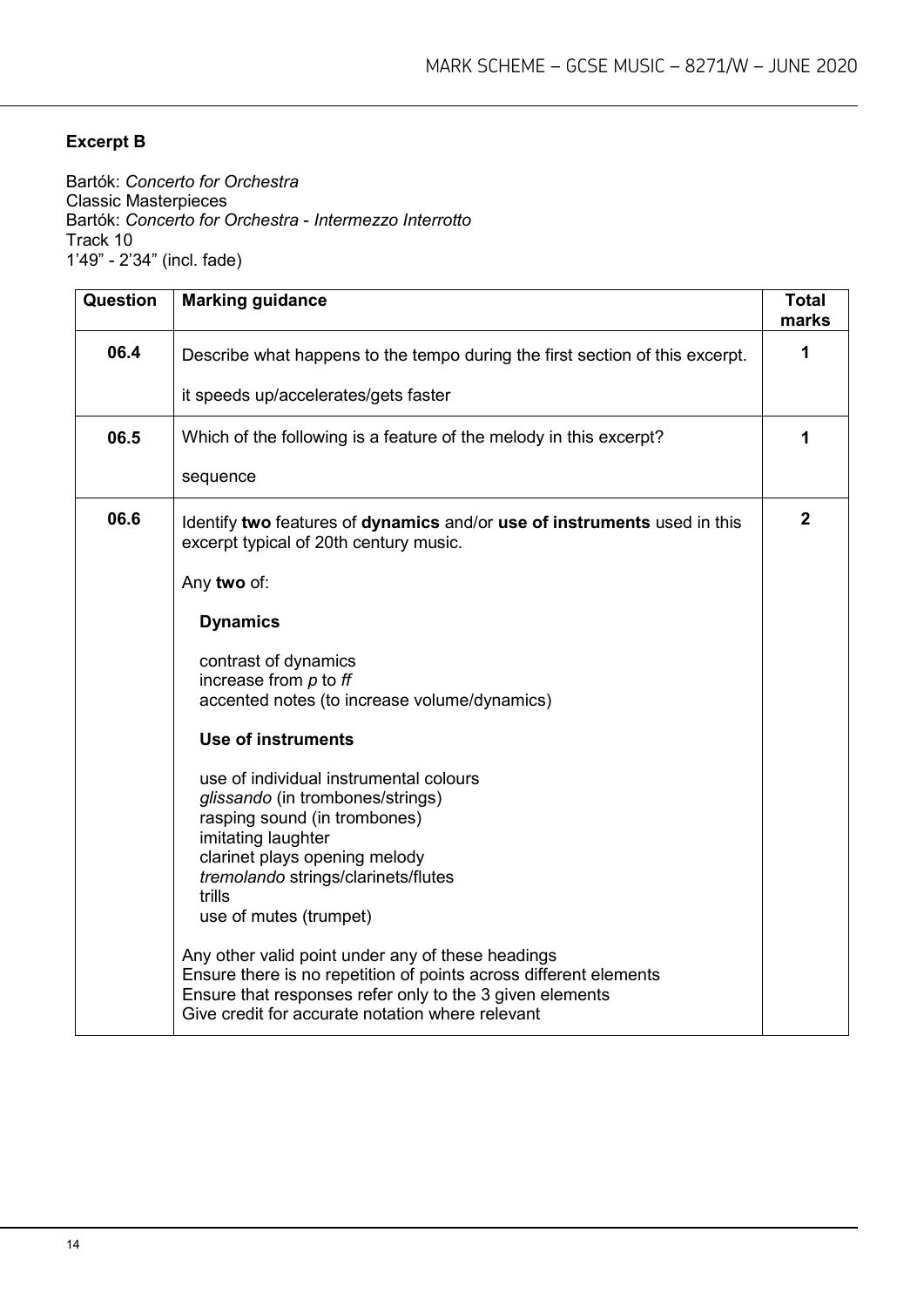## **Question 7 Area of study 1: Western Classical Tradition 1650–1910**

Total for this question: **[8 marks]**

## **Excerpt A**

Mozart: *Symphonies 25, 26, 27, 29 & 32* Decca 430 268-2 Mozart: *Symphony No. 25, Minuetto* Track 3 approx. 0'16" - 0'31"

| Question | <b>Marking guidance</b>                                           | <b>Total</b><br>marks |
|----------|-------------------------------------------------------------------|-----------------------|
| 07.1     | On which note of the scale does the music begin?                  |                       |
|          | 1st                                                               |                       |
| 07.2     | Describe the texture of the opening phrase.                       |                       |
|          | octaves                                                           |                       |
| 07.3     | What happens to the dynamics at the beginning of the next phrase? |                       |
|          | quieter/ <i>p/piano/quiet</i>                                     |                       |
| 07.4     | Which family of instruments plays this second phrase?             |                       |
|          | strings                                                           |                       |

#### **Excerpt B**

Mozart: *A Mozart Concert* BBCMM78 Mozart: *Piano Concerto No. 24 in C minor, K491* Track 2 0'00" - 0'40

| <b>Question</b> | <b>Marking guidance</b>                                          | <b>Total</b><br>marks |
|-----------------|------------------------------------------------------------------|-----------------------|
| 07.5            | Name the interval between the fourth and fifth notes in bar 1.   | 1                     |
|                 | (perfect) fourth/4th (no other qualification of fourth is valid) |                       |
| 07.6            | Name the cadences played in bars 2 and 4.                        |                       |
|                 | Cadence 1: imperfect<br>Cadence 2: perfect                       |                       |
| 07.7            | Name the tonality of this excerpt.                               |                       |
|                 | major                                                            |                       |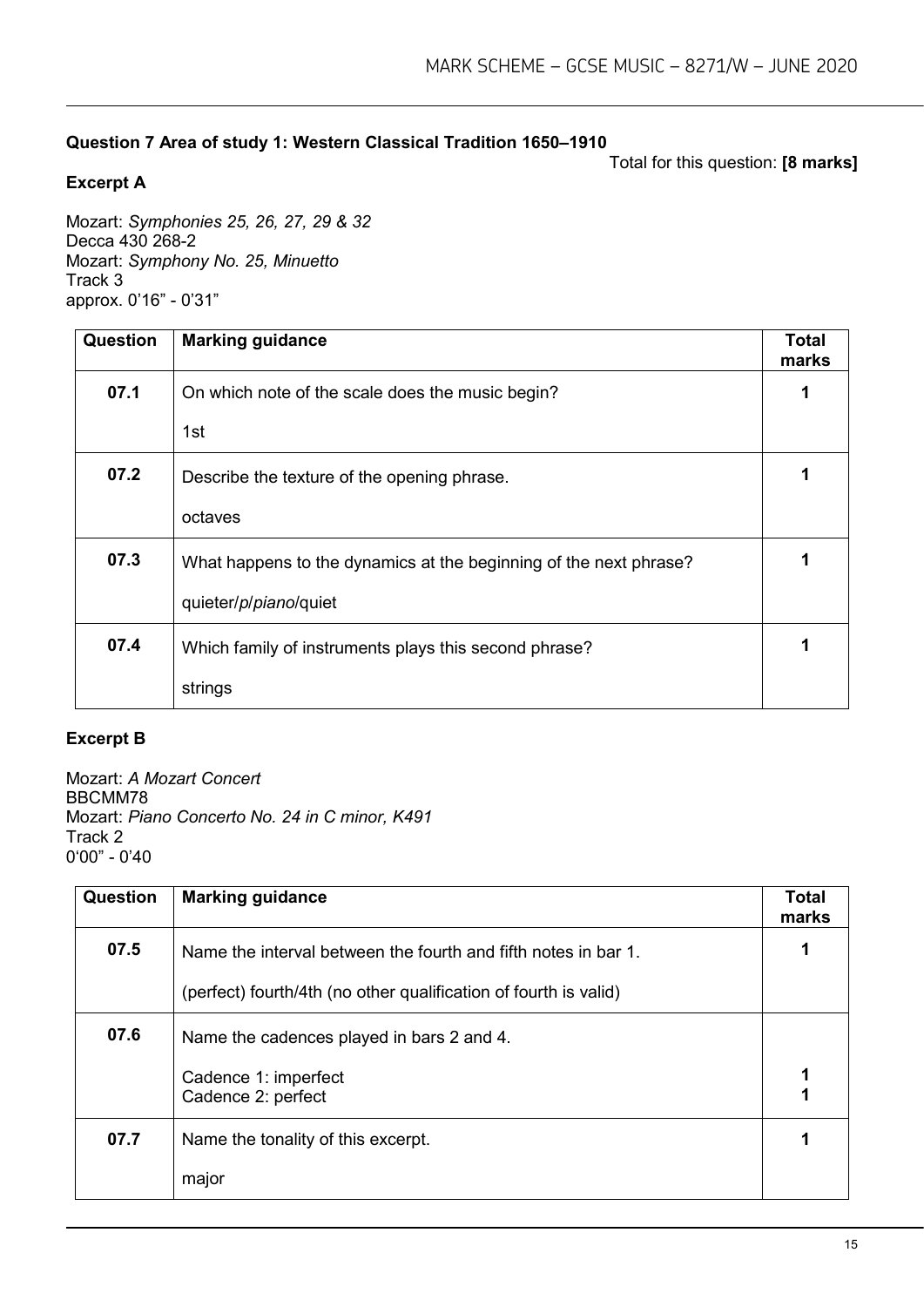## **Question 8 Area of study 2: Popular Music**

#### **Excerpt A**

Total for this question: **[8 marks]**

Passenger: *All The Little Lights* 0 6700 30965 2 2 Passenger: *Let Her Go* Track 2 0'00" - 0'26" (incl. fade)

| Question | <b>Marking guidance</b>                                                                              | Total<br>marks |
|----------|------------------------------------------------------------------------------------------------------|----------------|
| 08.1     | Which of the following best matches the pattern of notes played at the<br>beginning of this excerpt? |                |
|          | C                                                                                                    |                |
| 08.2     | Name the stringed instrument playing this pattern of notes at the beginning<br>of this excerpt.      |                |
|          | (acoustic/steel strung/12-string) guitar (not electric or bass)                                      |                |
| 08.3     | Identify a rhythmic feature of the melody in this excerpt.                                           |                |
|          | syncopation                                                                                          |                |
| 08.4     | What is the time signature of this excerpt?                                                          |                |
|          | 2/4, 4/4, 2/2, C, Common Time/Split Common Time                                                      |                |

#### **Excerpt B**

Adele: *19* XLCD3313 Adele: *Chasing Pavements* Track 3 2'49" - end (approx. 38 seconds)

| <b>Question</b> | <b>Marking guidance</b>                                                                  | <b>Total</b><br>marks |
|-----------------|------------------------------------------------------------------------------------------|-----------------------|
| 08.5            | The opening lyrics are                                                                   |                       |
|                 | Oh, should I give up<br>Or should I just keep chasing pavements?                         |                       |
|                 | Name the repeating interval sung to the second line lyric <i>I just keep</i><br>chasing. |                       |
|                 | (minor) third/3rd (no other qualification of third is valid)                             |                       |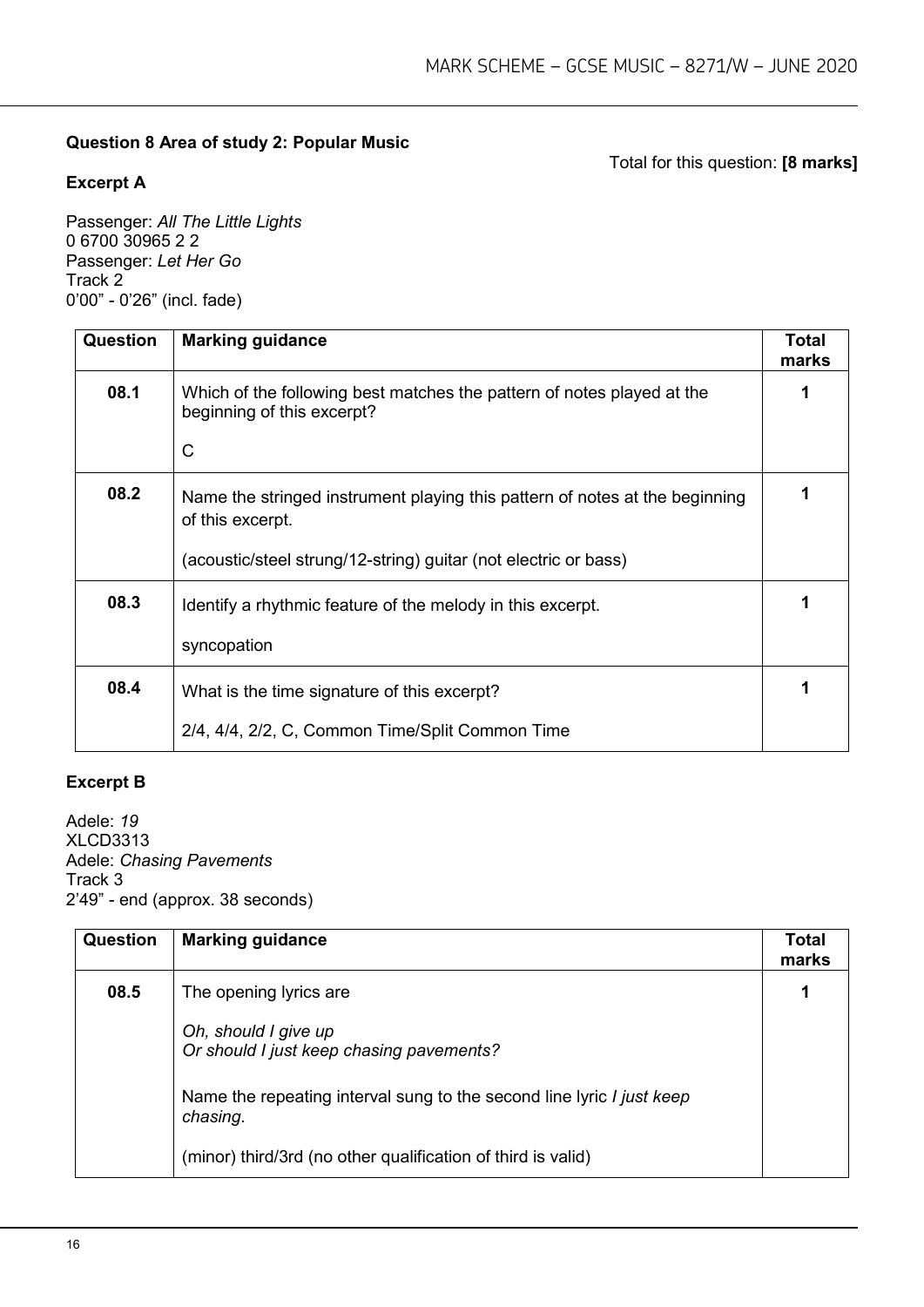| 08.6 | Describe the texture of this excerpt.                                  |  |
|------|------------------------------------------------------------------------|--|
|      | melody and accompaniment                                               |  |
| 08.7 | What term best describes the dynamics of the majority of this excerpt? |  |
|      | loud/very loud/f/ff/forte/fortissimo                                   |  |
| 08.8 | Which type of voice is singing this excerpt?                           |  |
|      | soprano                                                                |  |

#### **Section B: Contextual understanding 30 minutes 28 marks**

## **Question 9**

## Total for this question: **[14 marks]**

| Question | <b>Marking guidance</b>                                                                                                                                                                                                                                  | <b>Total</b><br>marks |
|----------|----------------------------------------------------------------------------------------------------------------------------------------------------------------------------------------------------------------------------------------------------------|-----------------------|
| 09.1     | Identify two keys used in this second movement other than G major.<br>Any two of:<br>D major<br>G minor<br>Bb major<br>Eb major<br>(allow) C minor                                                                                                       | $\overline{2}$        |
| 09.2     | Identify two playing techniques used by the strings.<br>Any two of:<br>arco<br>pizzicato/pizz/plucked<br>double-stopping<br>triple-stopping<br>Any other valid point                                                                                     | $\overline{2}$        |
| 09.3     | Identify two ways in which inserting a crook into a horn affects its pitch.<br>Any two of:<br>changes the key/tonality<br>lengthens/shortens the overall length of the tube<br>changes/raises/lowers the pitch<br>makes different pitch ranges available | $\mathbf{2}$          |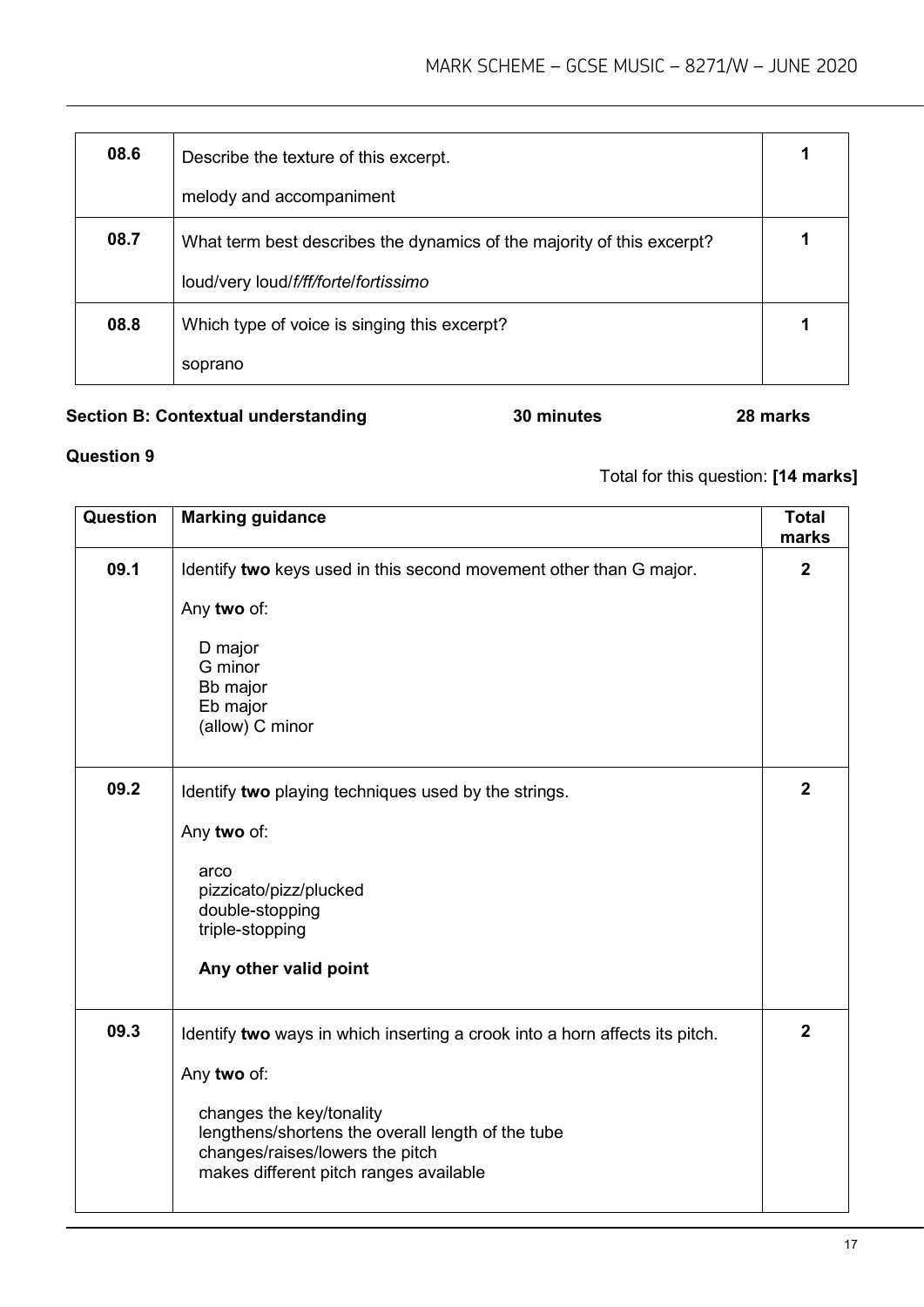| Any other valid point |  |
|-----------------------|--|
|                       |  |
|                       |  |
|                       |  |
|                       |  |

| Question | <b>Marking guidance</b>                                                                                                                                                              | <b>Total</b><br>marks |
|----------|--------------------------------------------------------------------------------------------------------------------------------------------------------------------------------------|-----------------------|
| 09.4     | Explain how Haydn's use of harmony, melody, texture and/or tonality in<br>this second movement reflected the characteristics of the Classical Period<br>during which it was written. |                       |
|          | Level 4: A comprehensive response which is consistently coherent and<br>logically structured                                                                                         | $7 - 8$               |
|          | Level 3: A wide-ranging response which is mostly coherent and well<br>structured                                                                                                     | $5 - 6$               |
|          | Level 2: A relevant response despite some inaccuracy/omission and<br>weaknesses in terms of coherency and structure                                                                  | $3 - 4$               |
|          | Level 1: A limited response with some significant inaccuracy/omission and<br>a lack of clarity                                                                                       | $1 - 2$               |
|          | No work submitted or worth of credit                                                                                                                                                 | 0                     |

#### **Indicative Content**

Extended responses could include the following:

#### **Harmony**

(mostly) primary triads perfect and imperfect cadences G major & D major/Tonic & dominant/I & V use of clear cadences to end phrases imperfect cadence ends first phrase perfect cadence ends second phrase

#### **Melody**

(mostly) balanced phrases/question and answer (some) imitative patterns between parts (some) more disjunct sections/phrases stepwise movement movement through triads typically 4-bar phrases

#### **Texture**

melody and accompaniment homophony (some) contrapuntal writing - credit specific examples

#### **Tonality**

(mostly) major use of (closely) related keys (tonic and dominant/G and D) sudden change to (G/tonic) minor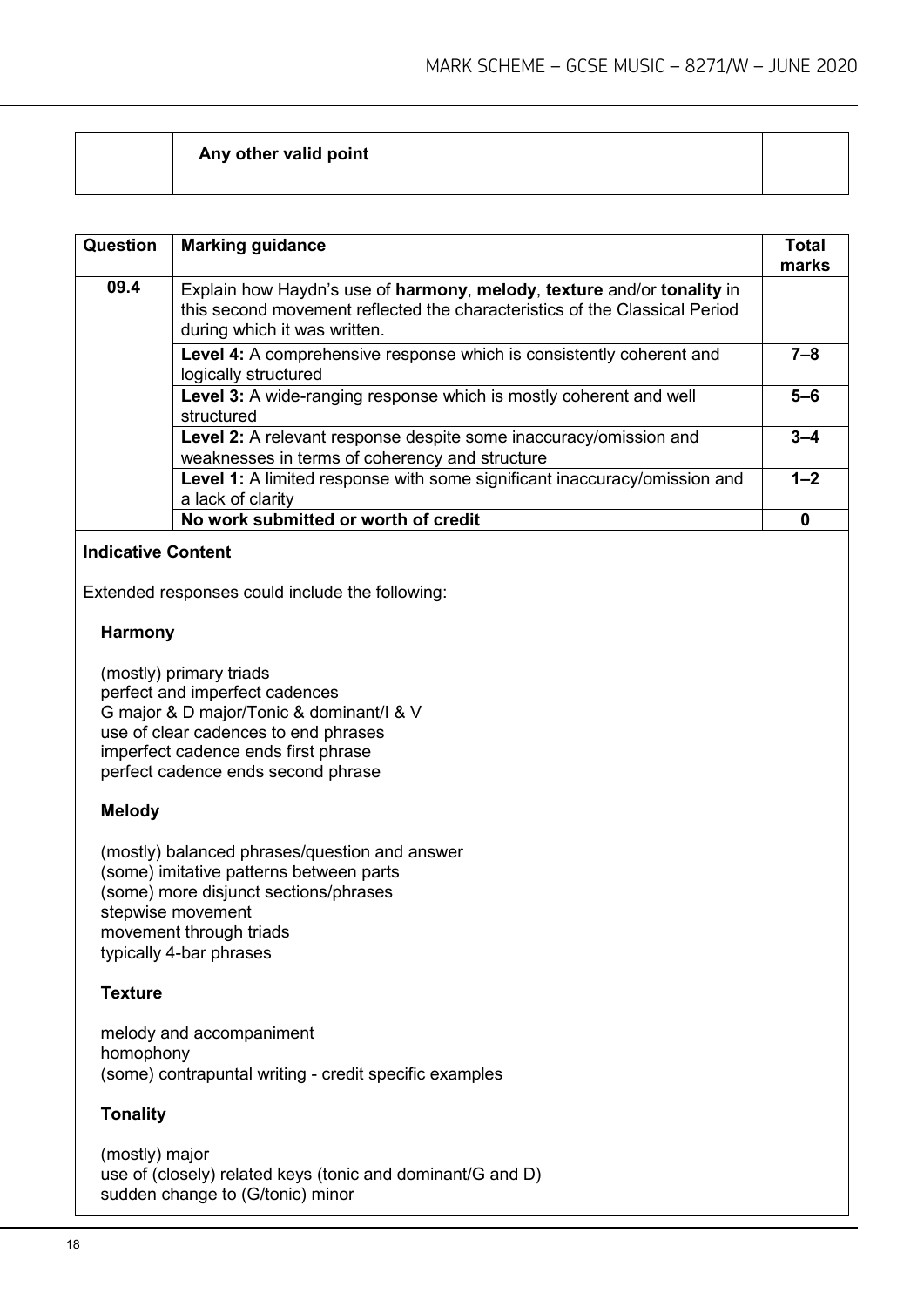moves on to Bb major (relative major) moves through several different keys (credit specific details) moves to distant key of E flat major/flat submediant/bVI

Any other valid point under any of these headings Ensure there is no repetition of points across different elements Ensure that responses refer only to the 4 given elements Give credit for accurate notation where relevant

#### Answer **Question 10**

#### Total for this question: **[14 marks]**

| Question | <b>Marking guidance</b>                                                                                                                                                                                                    | <b>Total</b><br>marks |
|----------|----------------------------------------------------------------------------------------------------------------------------------------------------------------------------------------------------------------------------|-----------------------|
| 10.1     | Identify two ways in which the chorus of With a Little Help from my Friends<br>is varied after the first time it is sung.                                                                                                  | $\mathbf{2}$          |
|          | Any two of:                                                                                                                                                                                                                |                       |
|          | length reduced from 8 bars to 6 bars<br>length reduced on two occasions/for the chorus 2nd and 3rd time<br>vocal harmonies added for the other choruses (accept references to<br>specific choruses)<br>bass line developed |                       |
|          | Any other valid point                                                                                                                                                                                                      |                       |
| 10.2     | Identify two features of a shuffle rhythm as used in With a Little Help<br>from my Friends.                                                                                                                                | $\mathbf{2}$          |
|          | Any two of:                                                                                                                                                                                                                |                       |
|          | beat divided into a triplet feel<br>dotted quaver - semiquaver played as if crotchet - quaver (in compound<br>time)                                                                                                        |                       |
|          | long note on the beat followed by short note                                                                                                                                                                               |                       |
|          | Credit accurate notation                                                                                                                                                                                                   |                       |
|          | Any other valid point                                                                                                                                                                                                      |                       |
| 10.3     | Identify two features of the bass line in Lucy in the Sky with Diamonds after<br>the short introduction.                                                                                                                   | $\mathbf{2}$          |
|          | Any two of:                                                                                                                                                                                                                |                       |
|          | stepwise movement at first<br>dotted minims (in introduction)<br>(changing to) crotchet movement (in verse)                                                                                                                |                       |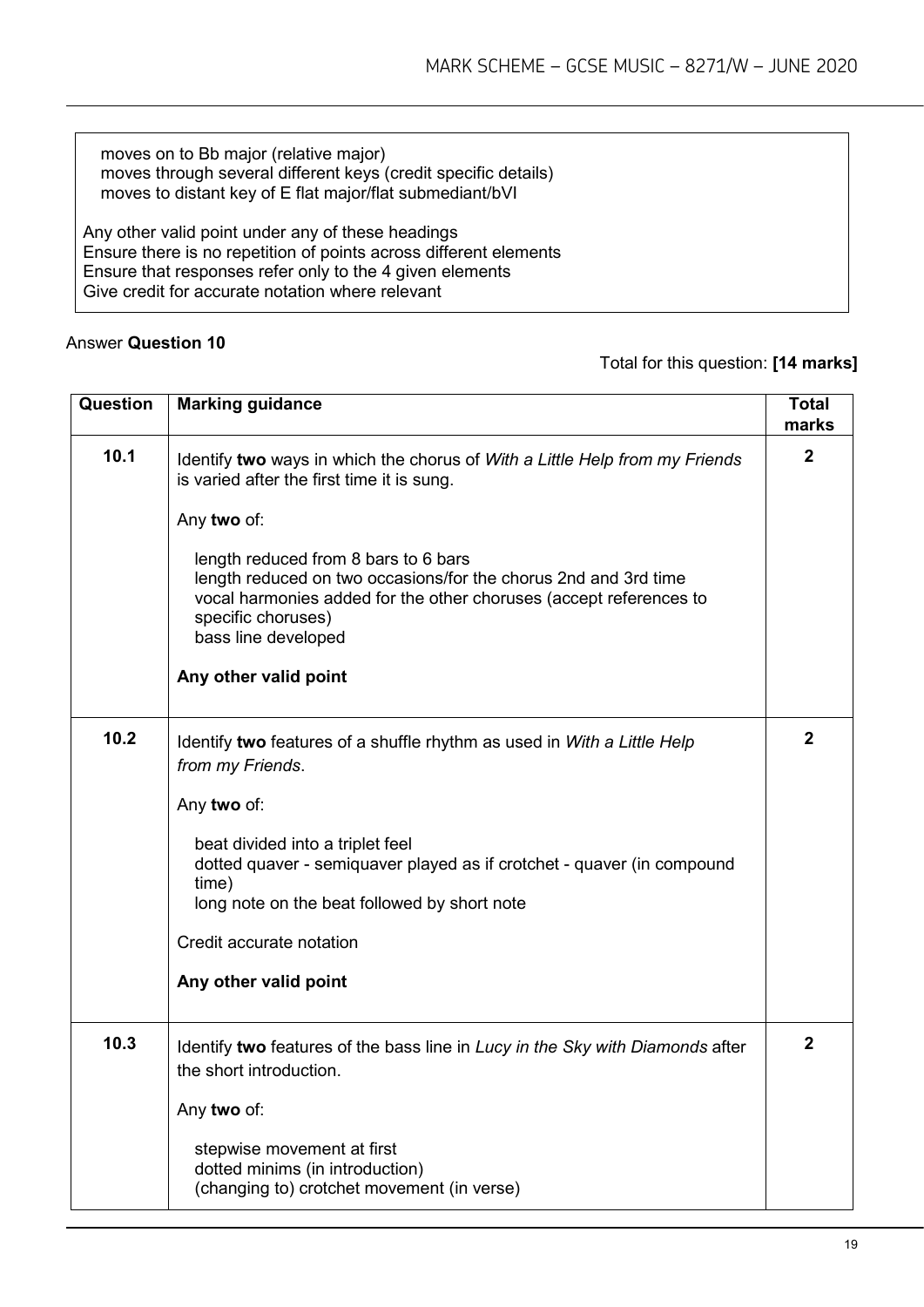| some angular/triadic movement (in verse)<br>quaver movement (in chorus)<br>some stepwise movement in quavers (in chorus) |  |
|--------------------------------------------------------------------------------------------------------------------------|--|
| Any other valid point                                                                                                    |  |

| <b>Question</b> | <b>Marking guidance</b>                                                                                                                                                   | <b>Total</b><br>marks |
|-----------------|---------------------------------------------------------------------------------------------------------------------------------------------------------------------------|-----------------------|
| 10.4            | Explain how The Beatles' use of rhythm, melody, structure and/or<br>instrumentation in Within You, Without You demonstrated a fusion of<br>Indian and Western influences. |                       |
|                 | Level 4: A comprehensive response which is consistently coherent and<br>logically structured                                                                              | 7–8                   |
|                 | Level 3: A wide-ranging response which is mostly coherent and well<br>structured                                                                                          | $5 - 6$               |
|                 | Level 2: A relevant response despite some inaccuracy/omission and<br>weaknesses in terms of coherency and structure                                                       | $3 - 4$               |
|                 | Level 1: A limited response with some significant inaccuracy/omission and a<br>lack of clarity                                                                            | $1 - 2$               |
|                 | No work submitted or worth of credit                                                                                                                                      |                       |

## **Indicative Content**

Extended responses could include the following:

#### **Rhythm**

'free' rhythm at first/no clear time signature/tempo rubato verse has four beats in a bar central instrumental section is in 5/4

#### **Melody**

based on Mixolydian mode/Khamaj scale (without B natural)/C D E F G A Bb long phrases opening section 'free' vocal melody has two 6-bar phrases and one 9-bar phrase incorporates use of *glissando*

#### **Structure**

introduction leading to basic 3 sections extended Ternary Form vocal sections are Section A instrumental section is Section B

#### **Instrumentation**

tamboura/tambura swarmandal dilruba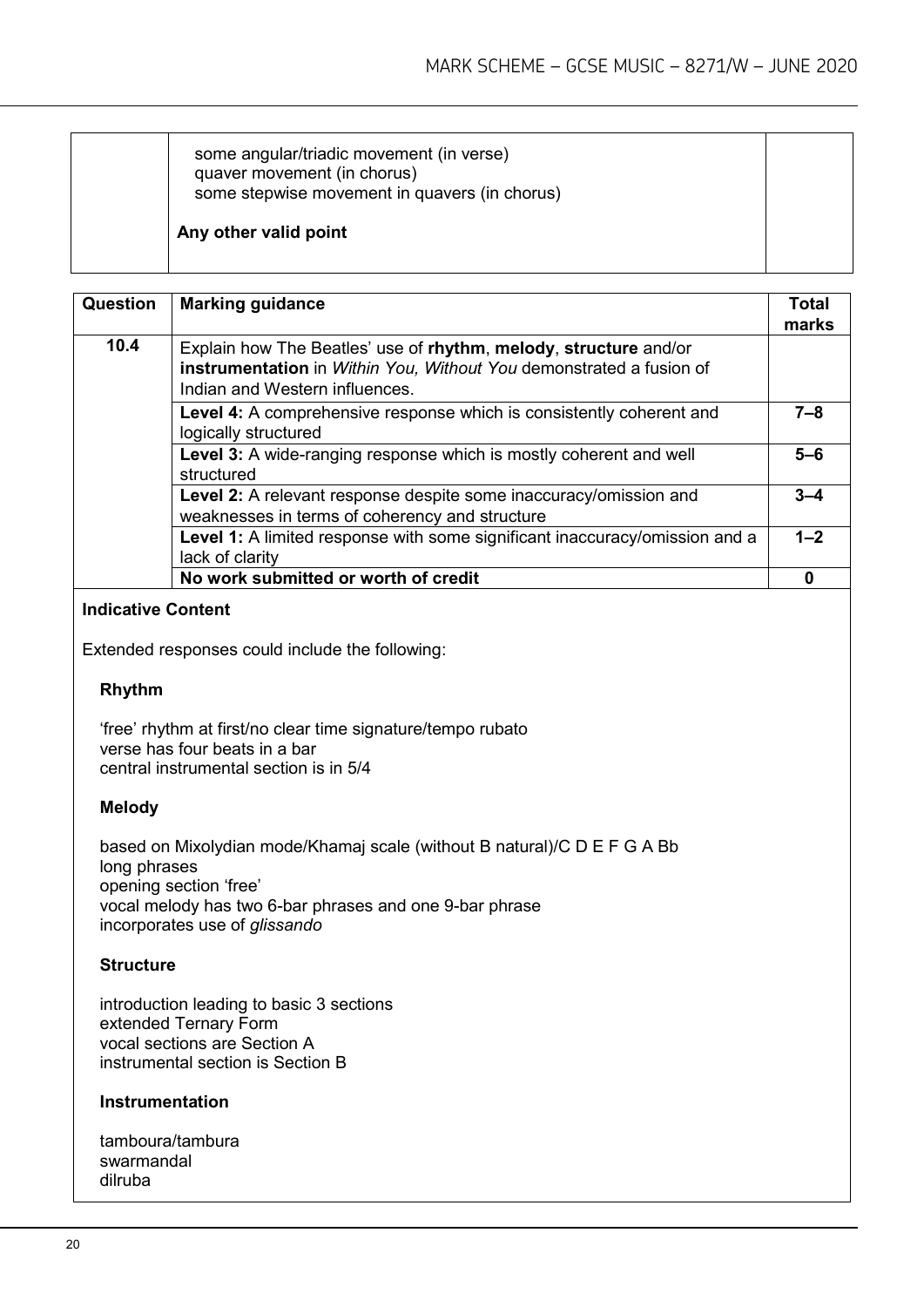| tabla<br>strings<br>sitar<br>acoustic guitar                                                                                                                                                                                           |  |
|----------------------------------------------------------------------------------------------------------------------------------------------------------------------------------------------------------------------------------------|--|
| Any other valid point under any of these headings<br>Ensure there is no repetition of points across different elements<br>Ensure that responses refer only to the 4 given elements<br>Give credit for accurate notation where relevant |  |

#### Answer **Question 11**

## Total for this question: **[14 marks]**

| Question | <b>Marking guidance</b>                                                                                                                             | <b>Total</b><br>marks |
|----------|-----------------------------------------------------------------------------------------------------------------------------------------------------|-----------------------|
| 11.1     | Identify two ways in which Santana has altered the rhythm of the original<br>melody by Brahms in Love of my Life.                                   | $\overline{2}$        |
|          | Any two of:                                                                                                                                         |                       |
|          | four beats in a bar (4/4) rather than three $(3/8)$ – allow 3/4<br>uses syncopation<br>varies note lengths (credit specific examples)               |                       |
|          | Any other valid point                                                                                                                               |                       |
| 11.2     | Identify two features of the opening bass riff in Smooth.                                                                                           | $\mathbf{2}$          |
|          | Any two of:<br>syncopated<br>root notes of chords<br>(mostly) based on Am/F/E <sup>7</sup><br>or<br>Am<br>F.<br>$E^7$<br>Any other valid point      |                       |
| 11.3     | Identify two features and/or techniques used in Santana's guitar<br>improvisations in Smooth.                                                       | $\overline{2}$        |
|          | Any two of:                                                                                                                                         |                       |
|          | (greater) use of linear vibrato on long notes<br>(frequent) pitch bends<br>use of the full pitch range<br>rapid tremolo<br>(use of) triplet quavers |                       |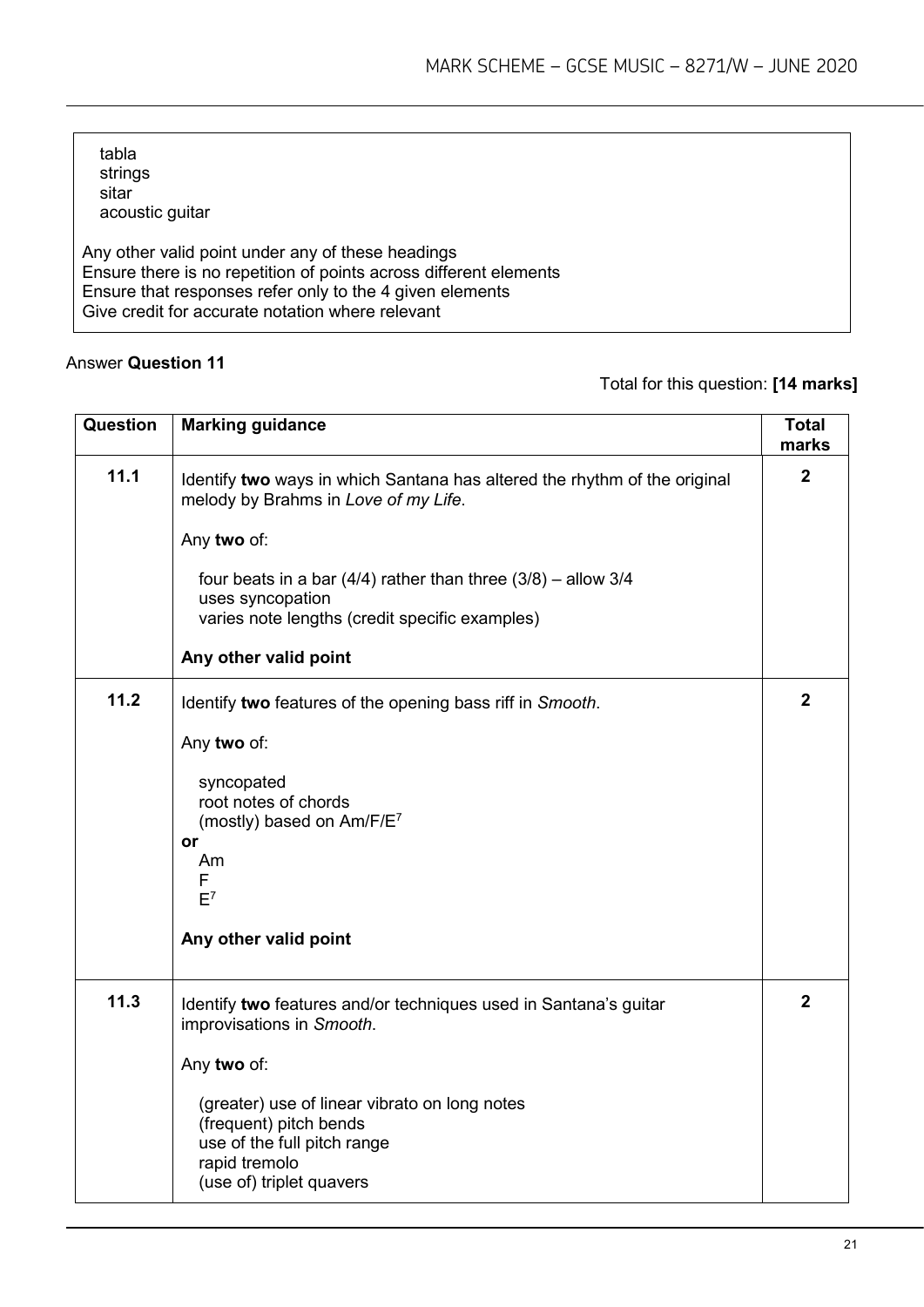|  | Any other valid point |  |
|--|-----------------------|--|
|  |                       |  |

| <b>Question</b> | <b>Marking guidance</b>                                                                                                                        | <b>Total</b><br>marks |
|-----------------|------------------------------------------------------------------------------------------------------------------------------------------------|-----------------------|
| 11.4            | Explain how Santana's use of rhythm, melody, instrumentation and/or<br>texture in Migra reflected the characteristics of Latin American music. |                       |
|                 | Level 4: A comprehensive response which is consistently coherent and<br>logically structured                                                   | $7 - 8$               |
|                 | Level 3: A wide-ranging response which is mostly coherent and well<br>structured                                                               | $5-6$                 |
|                 | Level 2: A relevant response despite some inaccuracy/omission and<br>weaknesses in terms of coherency and structure                            | $3 - 4$               |
|                 | Level 1: A limited response with some significant inaccuracy/omission and<br>a lack of clarity                                                 | $1 - 2$               |
|                 | No work submitted or worth of credit                                                                                                           | 0                     |

#### **Indicative Content**

Extended responses could include the following:

#### **Rhythm**

son clave/Bo Diddley repetitive rhythms 3 crotchet/two quaver rhythm in bass (use of) dotted rhythms syncopation

#### **Melody**

restricted range/overall range C–A (Ab) (sixth)/(mostly) C–G (fifth) repetitive short phrases (use of) ornamentation (credit specific examples)

#### **Instrumentation**

guitar - used for call and response/improvisatory passages bass guitar - riff (uses F and E/keynote and leading note) accordion Latin American percussion, including congas drum kit - drum kit used dominantly at the beginning keyboard (4) trumpets (2) trombones guitar trills (use of) wah-wah effect

#### **Texture**

melody and accompaniment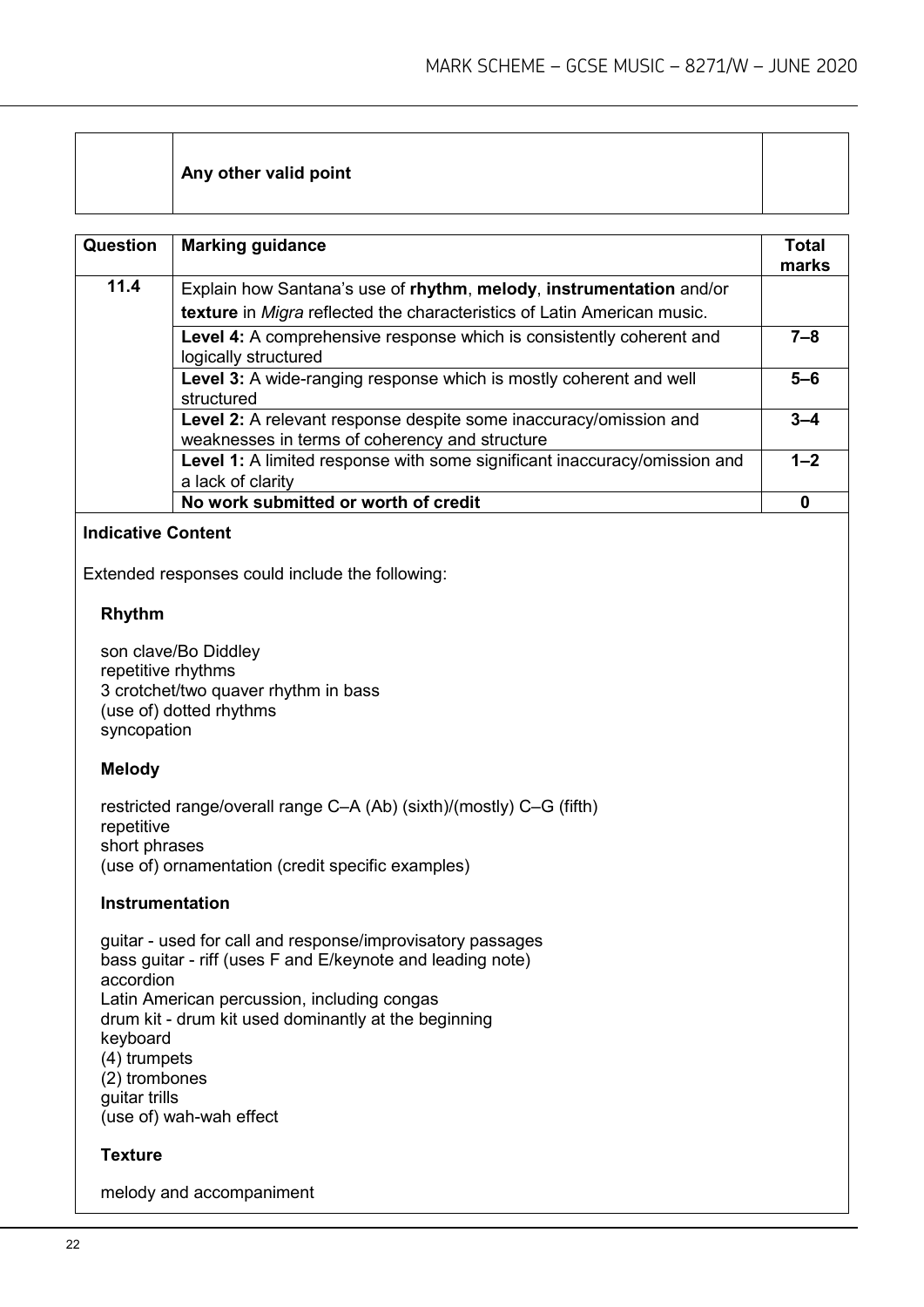homophony (horn section) call and response solo sections Any other valid point under any of these headings Ensure there is no repetition of points across different elements Ensure that responses refer only to the 4 given elements Give credit for accurate notation where relevant

#### Answer **Question 12**

#### Total for this question: **[14 marks]**

| Question | <b>Marking guidance</b>                                                                                                                                                            | <b>Total</b><br>marks |
|----------|------------------------------------------------------------------------------------------------------------------------------------------------------------------------------------|-----------------------|
| 12.1     | Identify two features of the introduction of Saturday Night Waltz (bars 1-8)<br>which contrast with the rest of the movement.                                                      | $\overline{2}$        |
|          | Any two of:                                                                                                                                                                        |                       |
|          | loud<br>strings only<br>based mostly on open fifths<br>uses open strings<br>mostly double-stopping<br>some triple-stopping                                                         |                       |
|          | Any other valid point                                                                                                                                                              |                       |
| 12.2     | Identify two features of melodic movement in the meno mosso section of<br>Saturday Night Waltz.                                                                                    | $\overline{2}$        |
|          | Any two of:                                                                                                                                                                        |                       |
|          | (clarinet's melody) moves through thirds<br>alternating thirds (in the flute)<br>balanced rise and fall (in the viola)                                                             |                       |
|          | Any other valid point                                                                                                                                                              |                       |
| 12.3     | Identify two ways in which Copland gives the effect of using just a<br>chamber orchestra in Saturday Night Waltz.                                                                  | $\overline{2}$        |
|          | Any two of:                                                                                                                                                                        |                       |
|          | reduced number of instruments/not full orchestra<br>bass trombone not used<br>percussion not used<br>melody often played by a solo instrument<br>melody mostly lightly accompanied |                       |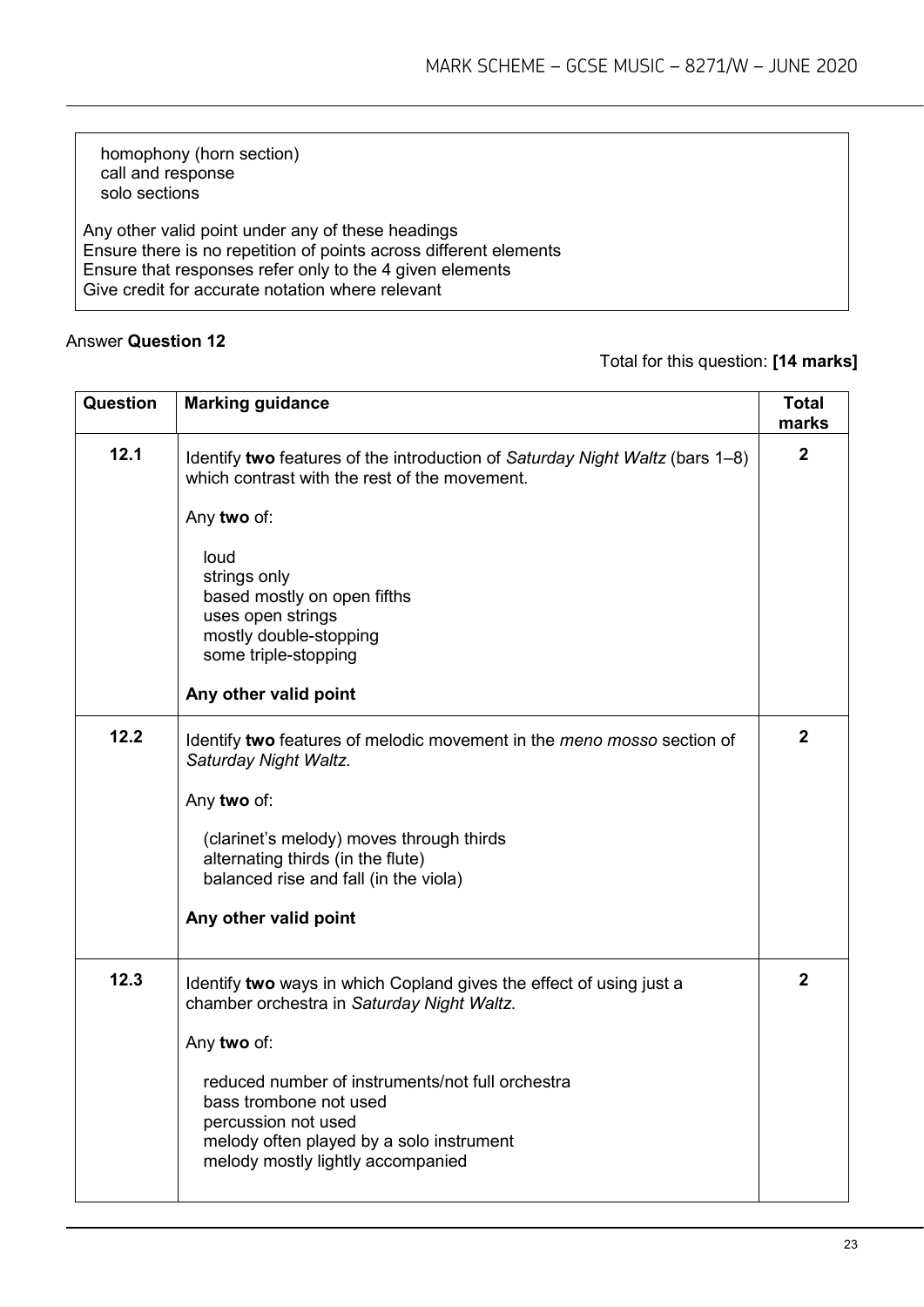|                 | Any other valid point                                                                                                                                 |                |
|-----------------|-------------------------------------------------------------------------------------------------------------------------------------------------------|----------------|
| <b>Question</b> | <b>Marking guidance</b>                                                                                                                               | Total<br>marks |
| 12.4            | Explain how Copland's use of rhythm, melody, harmony, and/or<br>instrumentation in Hoedown reflected its role as ballet music composed<br>since 1910. |                |
|                 | Level 4: A comprehensive response which is consistently coherent and<br>logically structured                                                          | $7 - 8$        |
|                 | Level 3: A wide-ranging response which is mostly coherent and well<br>structured                                                                      | $5 - 6$        |
|                 | Level 2: A relevant response despite some inaccuracy/omission and<br>weaknesses in terms of coherency and structure                                   | $3 - 4$        |
|                 | Level 1: A limited response with some significant inaccuracy/omission and<br>a lack of clarity                                                        | $1 - 2$        |
|                 | No work submitted or worth of credit                                                                                                                  | 0              |

## **Indicative Content**

Extended responses could include the following:

#### **Rhythm**

Iively rhythms use of lively triplet figure use of syncopation use of 'foot-tapping' accompaniment-style figure to give sense of anticipation use of hard stick on cymbal to create emphasis/on the off-beat use of accented rhythms contrast as fast, loud movement returns after section which slows down/fades to a pause/unwinds drives towards final climax use of *rubato* and *rit. molto* adds to sense of expectation dance music

#### **Melody**

repetition of opening figure leads to sense of mounting excitement first melody has 'driving' rhythm contrast of chordal/melodic figures provides impetus memorable melodic ideas contrasting musical ideas (to reflect different stages in the ballet)

#### **Harmony**

contrast of chordal/melodic figures provides impetus much use of tonic/dominant harmonies contrast through use of descending chromatic chords

#### **Instrumentation**

contrast of timbre/(sudden) changes of timbre use of hard stick on cymbal to create emphasis/on the off-beat much use of full orchestra contrast of different orchestral timbres - additional marks for specific examples linked to question, eg arco/pizz use of rim shot on snare drum (to accent the off-beat)